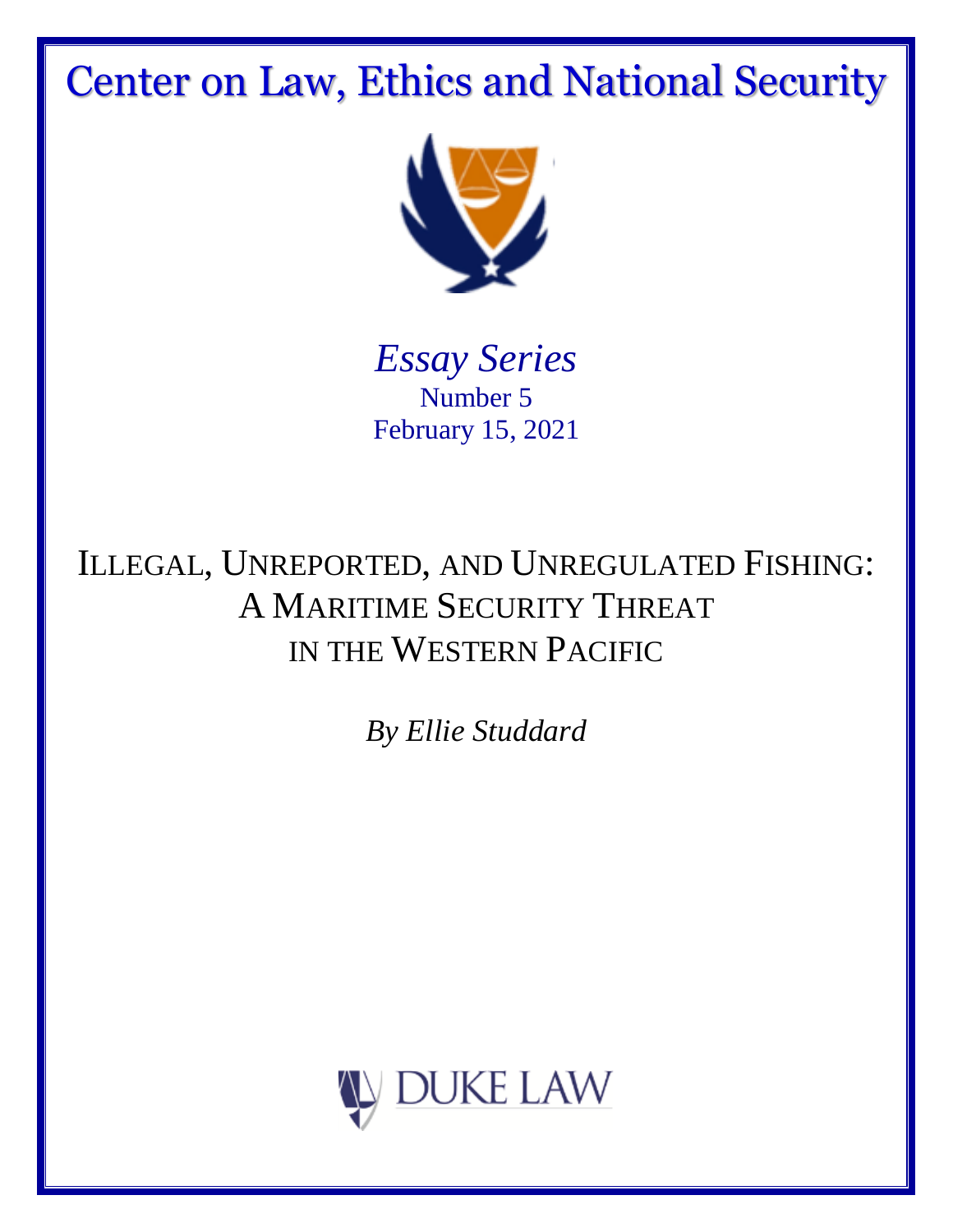# **ILLEGAL, UNREPORTED, AND UNREGULATED FISHING: A MARITIME SECURITY THREAT IN THE WESTERN PACIFIC**

# ELLIE STUDDARD\*

"Fishing is much more than fish. It is the great occasion when we may return to the fine simplicity of our forefathers."

–Herbert Hoover

 $\overline{a}$ 

#### **INTRODUCTION**

Fishing is one of the oldest forms of sustaining human life, dating back to prehistoric times. Yet current fishing practices threaten the very existence of a majority of global fish stocks, which are critical to the longterm sustainability of fishing as a source of income and food. Of particular concern is the set of illegal fishing practices that has come to be called Illegal, Unreported, and Unregulated ("IUU") fishing.<sup>1</sup> The control and regulation of global fishing practices requires multi-lateral cooperation amongst three critical players—costal States, flag States, and port States—typically through the formation of international agreements and Regional Fisheries Management Organizations (RFMOs). However, the current state of international cooperation is simply insufficient to combat IUU fishing and the resulting degradation of global fish stocks. The state of the world's fisheries continues to decline and pose serious consequences for global food security and the livelihoods of millions. These consequences, dire in their own right, also contribute to geo-political instability in many areas of the

<sup>\*</sup>J.D. candidate, Duke University School of Law expected 2021. Many thanks to General Dunlap for his enthusiasm, mentorship, and guidance on this Article, as well as his continued support in fostering a National Security Law community at Duke.

<sup>&</sup>lt;sup>1</sup> IUU fishing includes any fishing that violates fisheries laws or occurs outside the scope of fisheries laws and regulations. "Illegal" fishing is fishing without a license, in a prohibited area, not abiding by fishing quotas, fishing for protected species, or misrepresenting the fish caught. "Unreported" fishing includes not reporting at all or under reporting. Finally, "Unregulated" fishing occurs on the high seas. The main focus of this Article will be the many practices encompassed by the "illegal" aspect of IUU fishing. *See Illegal, Unreported and Unregulated Fishing: Frequently Asked Questions*, PEW Charitable Trusts (Feb. 25, 2013), https://www.pewtrusts.org/en/research-and-analysis/articles/2013/02/25/illegalunreported-and-unregulated-fishing-frequently-asked-

questions#:~:text=%22IUU%22%20stands%20for%20illegal%2C,of%20fisheries%20laws %20and%20regulations.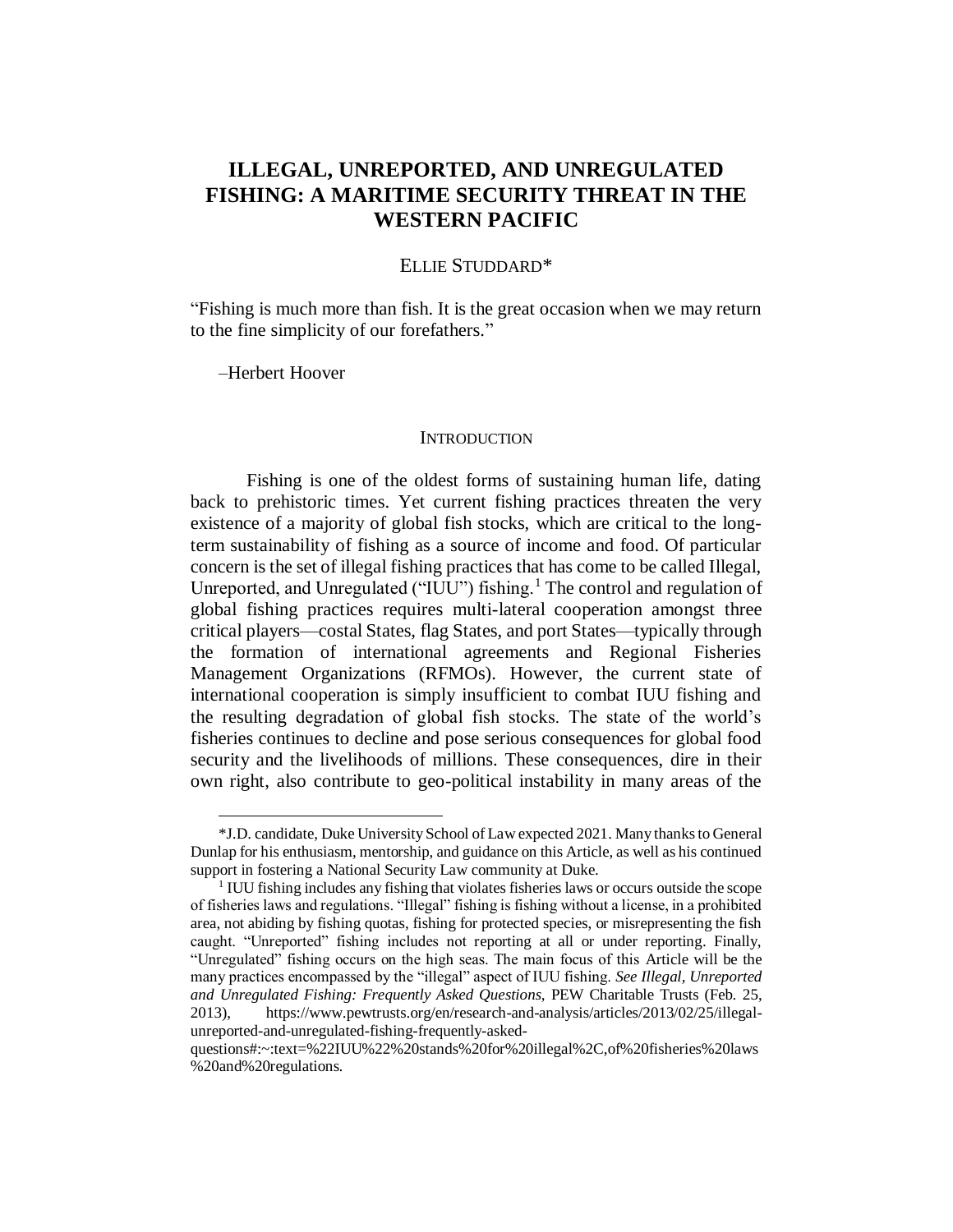world.

IUU fishing is especially problematic in the South China Sea, where a number of bordering countries fail to combat IUU fishing. The Global Initiative Against Transnational Organized Crime has developed an IUU Fishing Index, which ranks countries on indicators measuring vulnerability to IUU fishing, the prevalence of IUU fishing, and the country's response to IUU fishing.<sup>2</sup> Of the top five worst-scoring countries according to this metric, four are countries bordering the South China Sea.<sup>3</sup> While Vietnam, Cambodia, and Taiwan are all ranked as among the worst scoring countries, China is far above any other nation as the worst performer when it comes to this Index.<sup>4</sup> Additionally, aside from its high prevalence of IUU fishing, the South China Sea is important to study because it has been an area of increasing geo-political tension for a number of years.<sup>5</sup> Under the Trump administration, the United States has increased its focus on protecting U.S. interests in the region—including the commitments made to states bordering the South China Sea— in the face of China's growing claims in the area.<sup>6</sup> This has been primarily through the use of Freedom of Navigation Operations.<sup>7</sup> While this is an important aspect of overall U.S. maritime strategy, this Article will not examine the use or legal basis for Freedom of Navigation Operations, and will instead focus on IUU-specific measures.

IUU fishing has been a priority subject for the United States in the latter half of 2020. The United States Coast Guard, in September of 2020,

<sup>&</sup>lt;sup>2</sup> *IUU Fishing Index*, Global Initiative Against Transnational Organized Crime (Feb. 7, 2019), https://globalinitiative.net/analysis/iuu-fishing-index/.

<sup>3</sup> *Id.*

<sup>4</sup> *Id.*

<sup>&</sup>lt;sup>5</sup> The area's history of conflict spans centuries, but the current issue of territorial claims in the South China Sea has much to do with China's claim of the "nine-dash" line. This idea has also been around for centuries but gained recent relevant in 2009 through a map submitted by China to the Commission on the Limits of the Continental Shelf. The exact import of this line has been far from clear, but it is clear that China intends to make sweeping claims in the area, which often conflict with the claims of the other countries bordering the South China Sea. *See* Sean Mirski, *The South China Sea Dispute: A Brief History,* Lawfare (June 8, 2015), https://www.lawfareblog.com/south-china-sea-dispute-brief-history.

<sup>&</sup>lt;sup>6</sup> China has increased the size of its territorial claims in the South China Sea through increasing the physical size of islands or piling sand onto underwater reefs to create new islands altogether. *See Territorial Disputes in the South China Sea: Recent Developments*, Council on Foreign Relations (Dec. 2, 2020), https://www.cfr.org/global-conflicttracker/conflict/territorial-disputes-south-china-sea.

 $<sup>7</sup>$  The trump administration by mid-2019 had already conducted more operations in the</sup> South China Sea than the entirely conducted under the Obama administration. By the end of 2019, it had conducted nine total operations in the area. *See* Harsh V. Pant & Kashish Parpiani, *US Engagement in the Indo-Pacific: An Assessment of the Trump Era*, ORF Occasional Paper No. 279, 6 (2020), https://www.orfonline.org/wpcontent/uploads/2020/10/ORF\_OccasionalPaper\_279\_US-IndoPacific.pdf.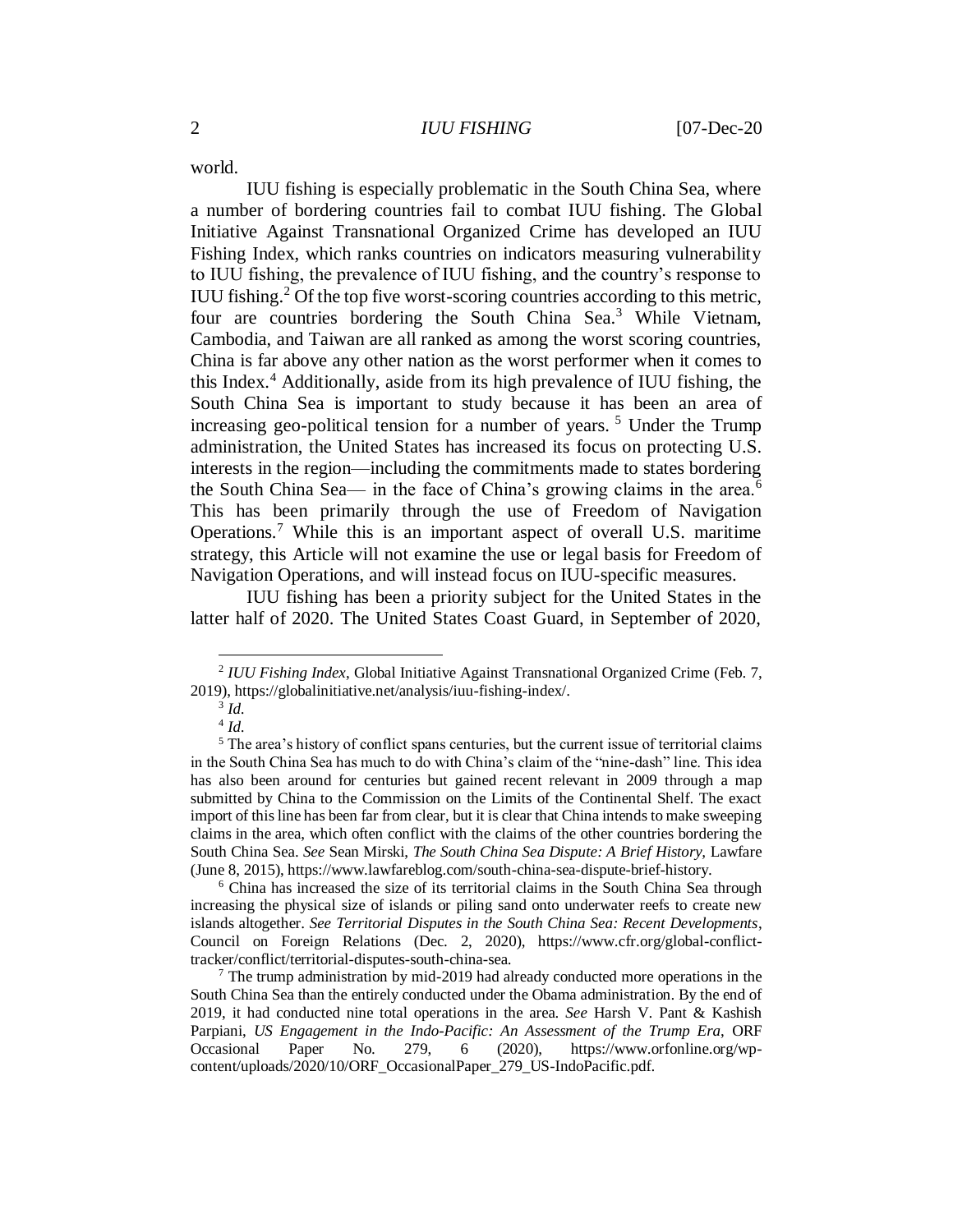published the service's Strategic Outlook on Illegal, Unreported and Unregulated Fishing.<sup>8</sup> This report set forth three specific features of the Coast Guard's enhanced strategy for combatting IUU fishing: 1) Targeted enforcement operations in the exclusive economic zones (EEZs) of partner nations; 2) Prioritizing holding accountable flag states for predatory or irresponsible state behavior through U.S. partnerships with at-risk costal States; and 3) Expanding multilateral fisheries enforcement cooperation with international partners.

While the Coast Guard's Strategic Outlook focuses on the problem of IUU fishing as a whole, it specifically mentions concerns over China's fishing practices.<sup>9</sup> These concerns are based on findings drawn from a 2019 report by the National Oceanic and Atmospheric Administration (NOAA), and include "a troubling expanse of alleged violations by Chinese-flagged fishing vessels" illegally fishing in the EEZs of costal states around the globe.<sup>10</sup> Further, the Strategic Outlook also cites the NOAA's concern over "stateless fishing vessels in the Northern Pacific displaying characteristics of Chinese registration," and the People's Armed Forces Maritime Militia's aggressive behavior on the high seas.<sup>11</sup> In light of these concerns, the Strategic Outlook calls on China to "exercise more responsible flag state control over its vessels… and demonstrate that it is taking the necessary steps to ensure compliance with international norms and governance structures."<sup>12</sup> As for the U.S. Coast Guard's own role in combatting IUU fishing, the Strategic Outlook describes the Coast Guard as "the only agency with the infrastructure and authority to project a law enforcement presence throughout the 3.36 million square mile U.S. EEZ and in key areas of the high seas."<sup>13</sup> Importantly, this description focuses on the Coast Guard's law enforcement powers and provides a relatively specific territorial focus.

A month after publication of the Strategic Outlook, on October 23, 2020, Robert O'Brien, the U.S. National Security Advisor, published a statement that reiterated these concerns and built upon the U.S. strategy to address the problem of IUU fishing by China. The statement cites China's "illegal, unreported, and unregulated fishing and harassment of vessels operating in the exclusive economic zones of other countries in the Indo-Pacific," as a threat to U.S. sovereignty, a threat to the sovereignty of states in the Pacific, and an action endangering regional stability.<sup>14</sup> As a response

<sup>8</sup> United States Coast Guard, Illegal, Unreported, and Unregulated Fishing Strategic Outlook, (2020).

<sup>9</sup> *Id.* at 14.

<sup>10</sup> *Id.*

<sup>11</sup> *Id.*

<sup>12</sup> *Id.*

<sup>13</sup> *Id.* at 19.

<sup>14</sup> United States National Security Council, Statement from National Security Advisor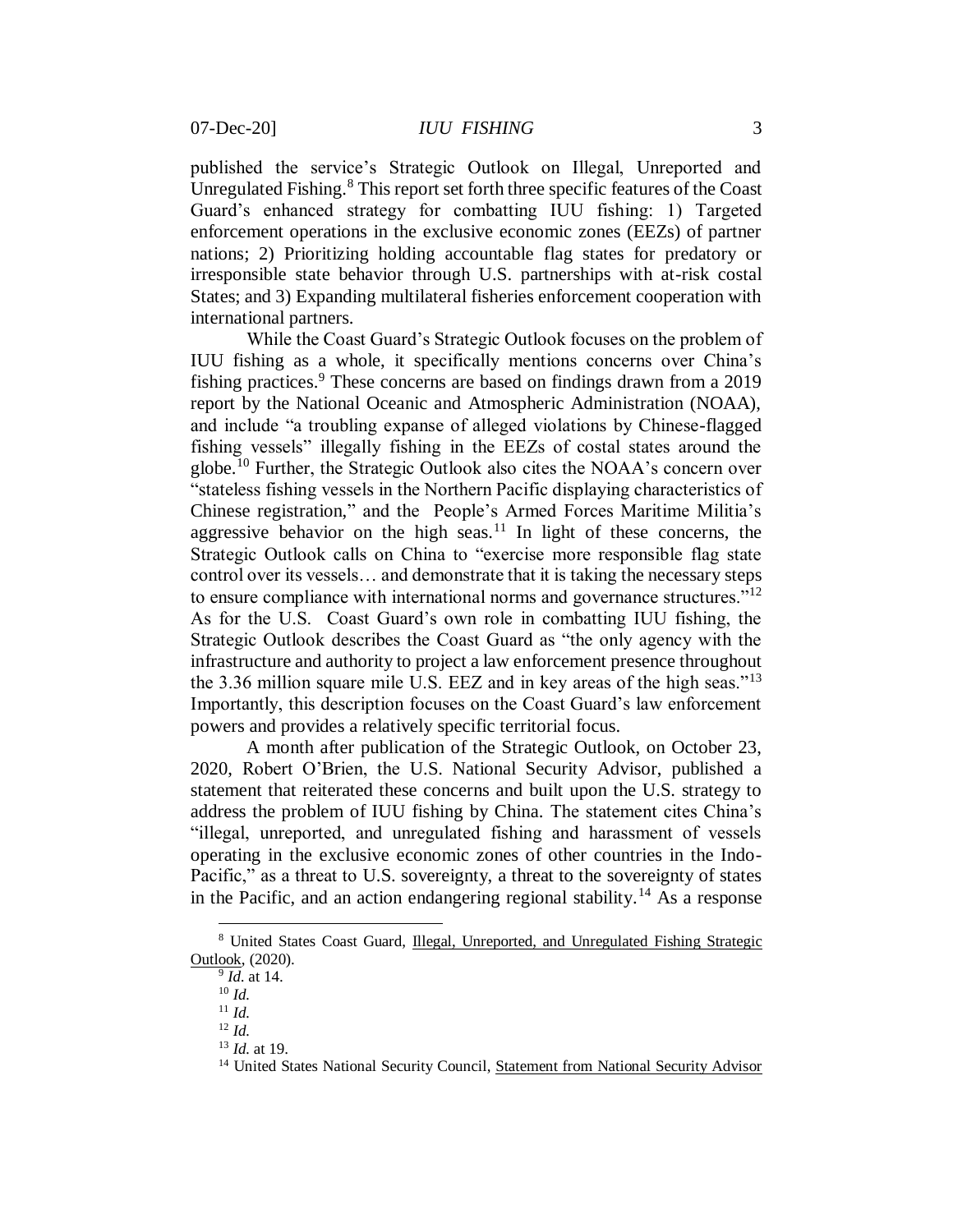#### 4 *IUU FISHING* [07-Dec-20

to this threatening action, instead of calling for more flag State responsibility like the Strategic Outlook, O'Brien's statement explains how the U.S. will take a more active role in combatting IUU fishing—the Coast Guard will homeport enhanced Fast Response Cutters in the Western Pacific.<sup>15</sup> O'Brien explains that these Fast Response Cutters will be used to "conduct maritime security missions, such as fisheries patrols, enhance maritime domain awareness and enforcement efforts in collaboration with regional partners…, and ensure freedom of navigation."

This Article will focus on this new U.S. strategy with regards to using MSOs conducted by the Coast Guard to combat the People's Republic of China's IUU fishing in the Indo-Pacific, particularly the South China Sea. The strategy announced in this statement raises a number of significant questions. How serious is the problem of IUU fishing? What is the current legal regime applicable to IUU fishing? What is the difference between maritime law enforcement and maritime security operations? Does international law allow the U.S. to engage in maritime security operations to combat IUU fishing? In addressing these questions, this Article will first provide a brief overview of the major consequences of IUU fishing, including major consequences for the environment and economies around the globe, as well as some of the reasons IUU fishing is so difficult to combat. Second, this Article will examine the current international legal regime providing jurisdiction for addressing IUU fishing through maritime law enforcement. Third, this Article will distinguish between maritime law enforcement and maritime security operations, including where each can be conducted based on jurisdiction under international law. Finally, this Article will present an argument for why IUU fishing is a serious threat to maritime security, particularly in light of U.S. interests in the Western pacific and the highly aggressive behavior of the Chinese fishing fleet. As such, IUU fishing is properly addressed through maritime security operations.

## I. THE ISSUE OF IUU FISHING—SIGNIFICANT HARMS AND ENFORCEMENT **DIFFICULTIES**

It is generally accepted that IUU fishing is a serious problem, and the harms have become well-understood in recent years. As such, this Article will only briefly discuss the major harms posed, focusing on the environmental and the economic harm posed by IUU fishing, as well as the broader consequences for geo-political stability. First, IUU fishing represents a significant environmental issue. The Food and Agriculture Organization (FAO) of the United Nations has found that close to one-third of the world's

Robert C. O'Brien, (October 23, 2020).

<sup>15</sup> *Id.*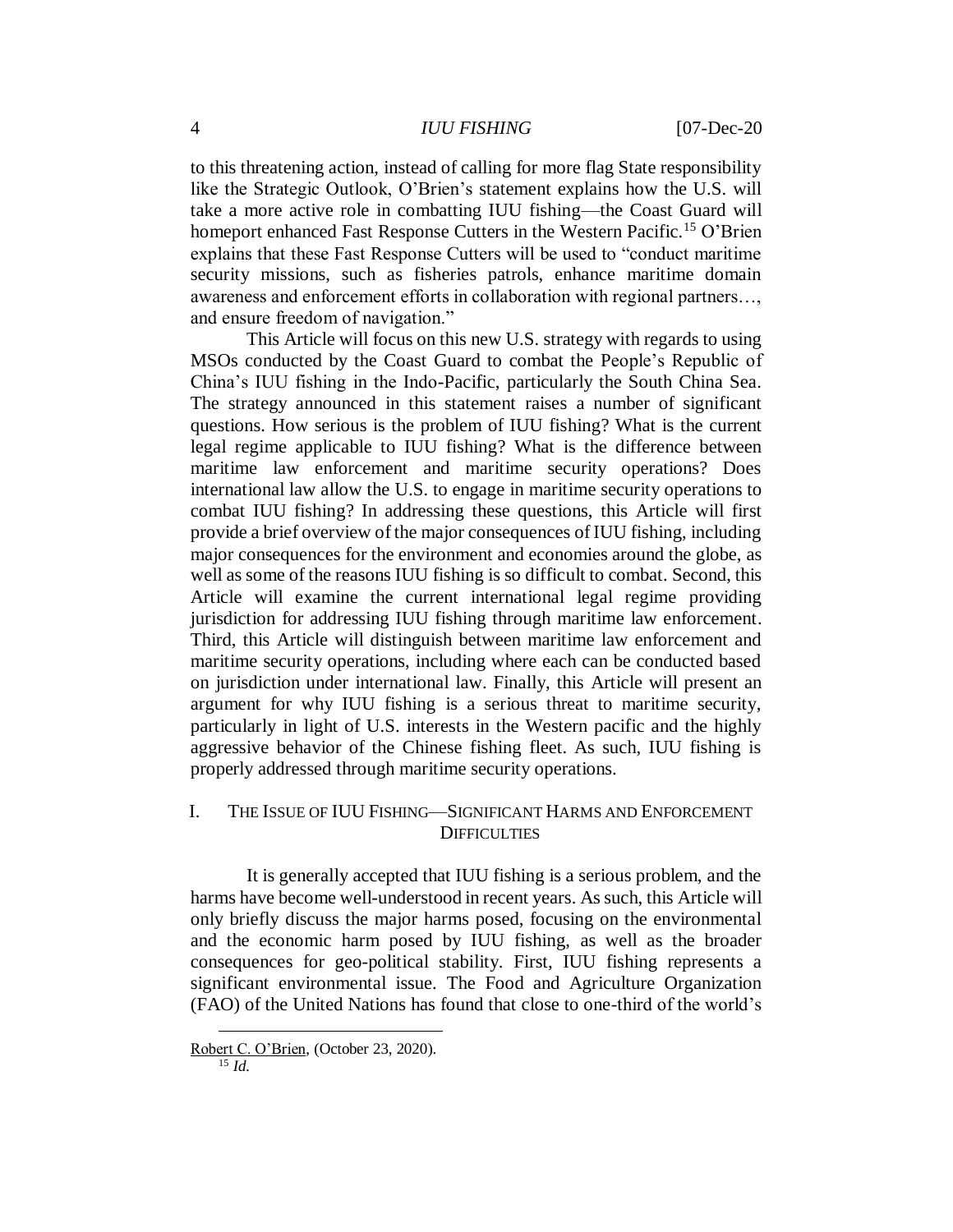fisheries are currently being fished beyond biological limits.<sup>16</sup> A further  $60\%$ of the world's fisheries are fished at max capacity.<sup>17</sup> The exact meaning of being fished beyond biological capacity will have varying definitions depending on the data and formulas used to make the determination. A helpful definition can be borrowed from the FAO's definition of the term "maximum sustainable yield" (MSY): the "highest theoretical equilibrium yield that can be continuously taken (on average) from a stock under existing (average) environmental conditions without significantly affecting the reproduction process."<sup>18</sup> Thus, the FAO's findings would indicate that a majority of the world's oceans are fished to the extent that no more fishing can occur there without affecting future yield, or that this limit has already been surpassed. It is an understatement to say that this does not bode well for the future of fishing—continuing fishing at this rate could result in the effective extinction of many species relied on commercially.

Aside from threatening the sustainability of commercially fished species, IUU fishing also poses a significant threat to protected and endangered species. A recent, concrete example of this threat was an incident in August of 2020 when more than 300 Chinese-flagged fishing vessels were spotted fishing near Marchena Island, part of the diverse marine ecosystems of the Galápagos Islands. <sup>19</sup> These fishing vessels were part of what is commonly referred to as China's "distant water fishing fleet" or DWF fleet. In this case, the fleet included a tanker for refueling other ships and a processing ship, where fishing vessels could dump their catch and then continue fishing. <sup>20</sup> This meant that the fleet was able to stay longer, and bring in more fish, than if they did not have a source of fuel or fish processing. Conservation and sustainable practices have been critical for aiding a return in marine biodiversity in threatened ecosystems like the Galápagos, and the Galápagos in particular are the unique home of a number of marine species, but IUU fishing poses a dire threat to the future of these important environmental wonders.

Second, IUU fishing is a serious economic issue, which has important consequences for geo-political stability. The impacts of overfishing are felt globally, due to the migratory nature of fishing stocks, and as such, overfishing poses a threat to global food security and the fishing industries of

<sup>16</sup> *The State of World Fisheries and Aquaculture 2020*, United Nations Food and Agriculture Organization (2020), 45, https://doi.org/10.4060/ca9229en.

 $\frac{17}{18}$  *Id.* Glossary, United Nations Food and Agriculture Organization, http://www.fao.org/3/y3427e/y3427e0c.htm.

<sup>19</sup> Susanne Rust, *Crisis in the Galapagos: Chinese fishing fleets and COVID-19 threaten a natural wonder*, *Phys.Org* (Oct. 23, 2020), https://phys.org/news/2020-10-crisisgalapagos-chinese-fishing-fleets.html.

 $^{20}$  *Id.*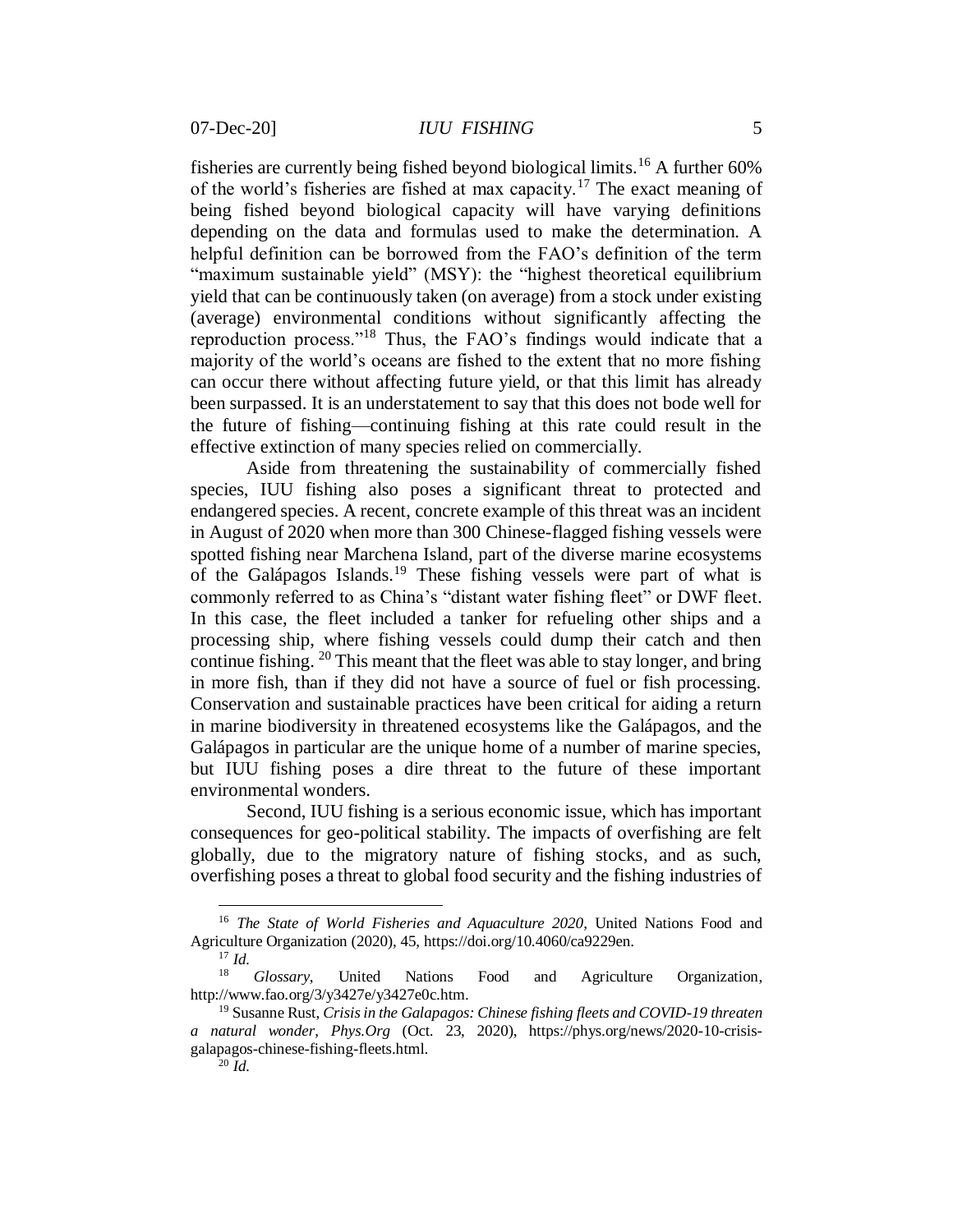## 6 *IUU FISHING* [07-Dec-20

all nations. For context, more than three billion people worldwide rely on fishing for work or food.<sup>21</sup> In Southeast Asia alone, more than 250 million people rely on fish for at least 20 percent of their average per capita intake of animal protein, and more than 200 million people rely on fishing for their livelihoods.<sup>22</sup> The Coast guard has described some of the economic and broader consequences of lackadaisical fisheries enforcement: "Predatory and irresponsible nations that turn a blind eye to IUU fishing distort markets with aggressive economic policies, undermine free and open democracies, challenge security and prosperity, and destabilize at-risk nations around the globe."<sup>23</sup> Further, the illegal practices of IUU fishing are understood to have an effect on other illegal and highly exploitative industries. IUU fishing significantly depletes fishing stock in an area, leading to low catch yields as less and less fish are available. In turn, "[l]eft without alternatives, these conditions entice more and more fishers to seek alternative sources of income, such as piracy, drug trafficking, and human trafficking, creating a dangerous downward cycle furthering regional instability."<sup>24</sup> The Coast Guard Strategic Outlook summarizes the broader threat posed— "Today, the fight against IUU fishing is not just an economic or conservation mission, but one of strategic national importance. IUU fishing fundamentally erodes port and maritime security and exacerbates existing gaps in maritime governance."<sup>25</sup>

Despite this awareness of the significant harms posed by IUU fishing, IUU fishing has yet to be effectively controlled due to a number of difficulties in enforcing conservation regulations and sustainable fishing practice laws. While some of the enforcement difficulties are those to be expected with combatting any large-scale illegal activity, there are aspects of fishing that make maritime law enforcement particularly difficult. A Smithsonian Magazine article detailing the hunt and eventual capture of an illegal fishing ship— requiring pursuit over more than 1,000 nautical miles and significant cooperation from a number of costal States—provides an insight into many

<sup>21</sup> Bureau of Global Public Affairs, U.S. Dep't. of St., *U.S. launches new strategy to combat illegal fishing* (Sept. 24, 2020), https://share.america.gov/u-s-launches-newstrategy-to-combat-illegal-fishing/.

<sup>22</sup> Robert S. Pomeroy, John E. Parks, & Gina Green, *Fisheries Partnerships*, Indo-Pacific Defense Forum (Jan. 27, 2020), https://ipdefenseforum.com/2020/01/fisheriespartnerships/.

<sup>23</sup> Bureau of Global Public Affairs, *supra* note 21.

<sup>24</sup> Illegal, Unreported, and Unregulated Fishing Strategic Outlook, *supra* note 8; *See also* Teale N. Phelps Bondaroff, Wieste van der Werf, & Tuesday Rietano, *The Illegal Fishing and Organized Crime Nexus: Illegal Fishing as Transnational Organized Crime*, The Global Initiative Against Transnational Organized Crime and The Black Fish (2015), https://globalinitiative.net/wp-content/uploads/2015/04/the-illegal-fishing-and-organisedcrime-nexus-1.pdf.

<sup>25</sup> Illegal, Unreported, and Unregulated Fishing Strategic Outlook, *supra* note 8.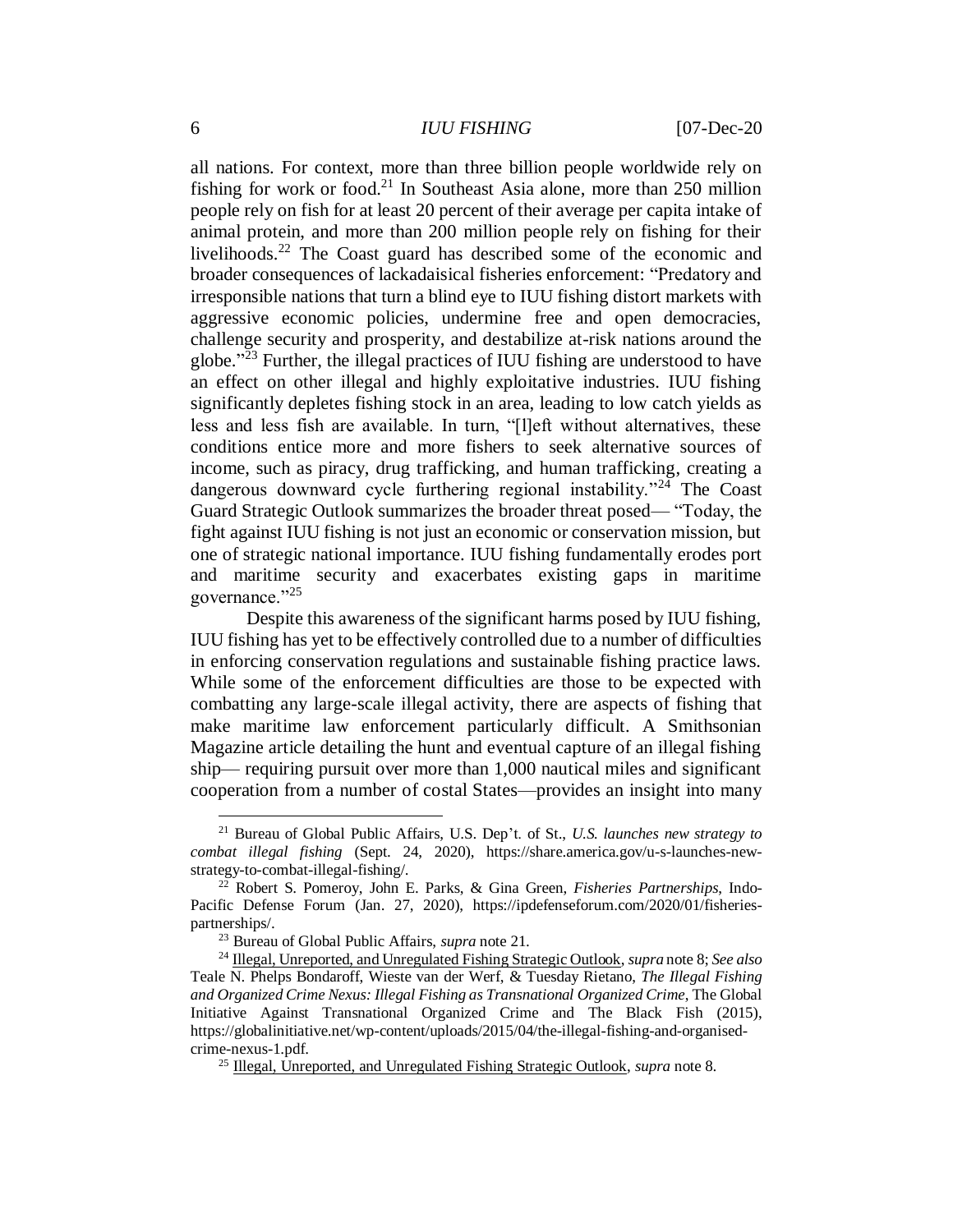$\overline{a}$ 

of these uniquely complicating factors:

- 1. Some of the fish most at-risk of IUU fishing live outside the domain of any country.
- 2. Foreign boats finishing in other countries' waters happens most often off the coasts of poor countries that cannot afford to patrol their own territories.
- 3. When a costal State cooperates to arrest a vessel in its waters, the illegal act may not have happened in the State's territorial waters, so the costal State cannot charge a violation of its conservation laws.
- 4. IUU fishing is a low investment and low financial risk operating scheme that is highly profitable, enticing more individuals to get involved in the illicit trade. <sup>26</sup>

Additionally, an important practice used in legal fishing operations is also one that makes it harder to catch IUU fishing. This is the practice of transshipment, where the catch from one fishing vessel is transferred onto refrigerated cargo vessels at sea.<sup>27</sup> While critical to the production capability and product quality of legal fishing operations, this transfer practice is also an effective means for illegal fishers to obfuscate the source of the fish by enabling them to keep fish cool and fresh while sailing to faraway ports. The combination of both significant harms and significant obstacles to enforcement makes IUU fishing a persistent problem that has yet to be dealt with effectively.

### II. JURISDICTION TO COMBAT IUU FISHING UNDER INTERNATIONAL LAW

Understanding international law with regard to States' powers at sea is vital to understanding the means by which costal States are able to combat IUU fishing. This section will briefly discuss international law with regards to five distinct maritime zones: internal waters, the territorial sea, the contiguous zone, the exclusive economic zone (EEZ), and the high seas.<sup>28</sup>

<sup>26</sup> *See* Tristram Korten, *The Hunt for the Modern-Day Pirates Who Steal Millions of Tons of Fish from the Seas*, Smithsonian Magazine (Sept. 2020), https://www.smithsonianmag.com/science-nature/modern-day-pirates-steal-millions-tonsfish-seas-180975496/.

<sup>27</sup> Illegal, Unreported, and Unregulated Fishing Strategic Outlook, *supra* note 8.

<sup>&</sup>lt;sup>28</sup> An additional maritime zone under the LOSC is the continental shelf, which relates to the ability to conduct economic activities on the seas. The economic rights within the continental shelf provide exclusivity only with regards to non-living resources and sedentary living resources like shellfish, and as such this zone is less important to this Article's discussion of IUU fishing. *See* John Burgess, Lucia Foulkes, Philip Jones, Matt Merighi, Stephen Murray, & Jack Whitacre, *Maritime Zones*, *in* Law of the Sea: A Policy Primer, The Fletcher School of Law and Diplomacy, Tufts University, 13 (2017).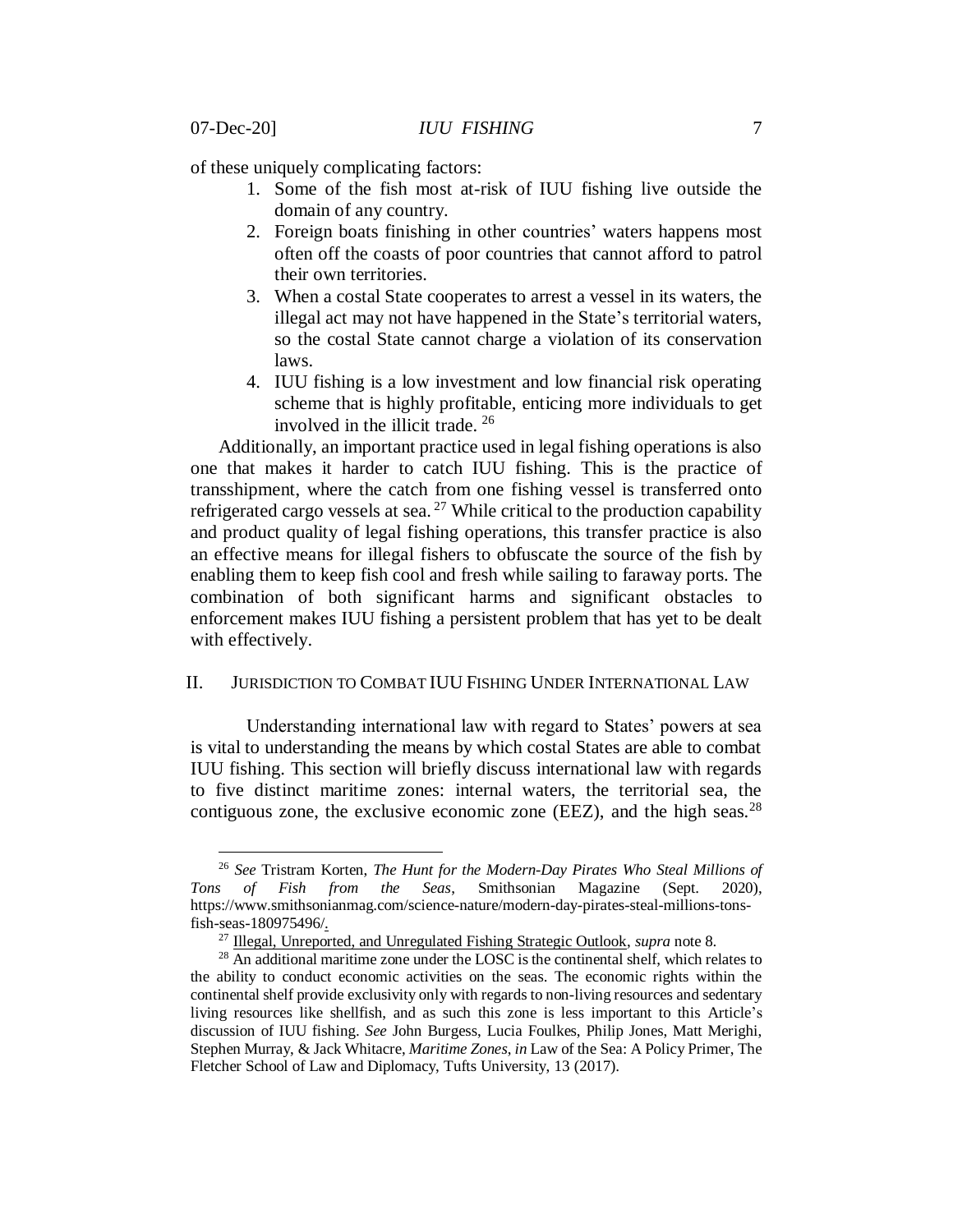### 8 *IUU FISHING* [07-Dec-20]

International law is based on the concept of respecting State sovereignty over its territory and population.<sup>29</sup> Of particular importance for this Article is the 1982 United Nations Convention on the Law of the Sea (LOSC)—the primary source of positive law covering naval activities at sea.<sup>30</sup> This treaty established jurisdiction, rights, and duties for three different categories of maritime actors: costal States, flag States, and port States.<sup>31</sup> Jurisdictional and enforcement rights vary according to both the maritime actor and the maritime zone.

The first maritime zone is internal waters, defined as waters landward of the baseline from which the territorial sea is measured. <sup>32</sup> Under the LOSC, costal States, with minor exceptions, have full control over their internal waters because these are considered by international law to be part of the land over which the State exercises sovereignty.<sup>33</sup> One of the most important categories of internal waters in the IUU fishing context is ports. While States enjoy very broad powers over ports—including over both their own nationals and foreign vessels—most port States use these powers with respect to foreign vessels in their ports cautiously.<sup>34</sup> This is because States have significant economic interests in limiting interference with foreign merchant vessels in their ports, in the hopes that their own merchant vessels will be afforded the same treatment in other States' ports.<sup>35</sup> However, control over

<sup>29</sup> Natalino Ronzitti, *Respect for Sovereignty, Use of Force and the Principle of Nonintervention in the Internal Affairs of Other States,* European Leadership Network (2015).

 $30$  Two other international treaties compliment the LOSC: the 1993 FAO Agreement to Promote Compliance with international Conservation and management Measures by Vessels Fishing on the High Seas (1993 FAO Compliance Agreement) and the 1995 Agreement for the Implementation of the provisions of the United Nations Convention on the Law of the Sea of 10 December 1982 relating to the Conservation and Management of Straddling Fish Stocks and Highly Migratory Fish Stocks (1995 New York Agreement). These two treaties define and gives substance to the responsibilities of the flag States of fishing vessels on the high seas. The 1995 New York Agreement in particular sims to reinforce the obligations of States to co-operate in conservation and fisheries management on the high seas. *See* Gabriela A. Oanta, ed. Papastavridis, Efthymios D. & Trapp, Kimberly N., *Illegal Fishing as a Criminal Act at Sea*, *in* Crimes at Sea, The Centre for Studies and Research in International law and International relations, Vol. 2012, 149–197, 160 (2014).

<sup>31</sup> James Kraska, eds. Donald Rothwell, Alex Oude Elferink, Karen Scoot, & Tim Stephens, *Military Operations*, *in* The Oxford Handbook of the law of the Sea, 866–887, 867 (2016).

<sup>32</sup> William Edeson, *Tools to Address IUU Fishing: The Current Legal Situation*, United Nations Food and Agriculture Organization (2000), [http://www.fao.org/3/Y3274E/y3274e0a.htm.](http://www.fao.org/3/Y3274E/y3274e0a.htm)

<sup>33</sup> *Id.*

<sup>34</sup> *Id.*

<sup>&</sup>lt;sup>35</sup> *Id.* (noting that there are bilateral and multilateral treaties between states that guarantee these rights of access, although there may not be the same level of interest in reciprocity when it comes to fishing vessels).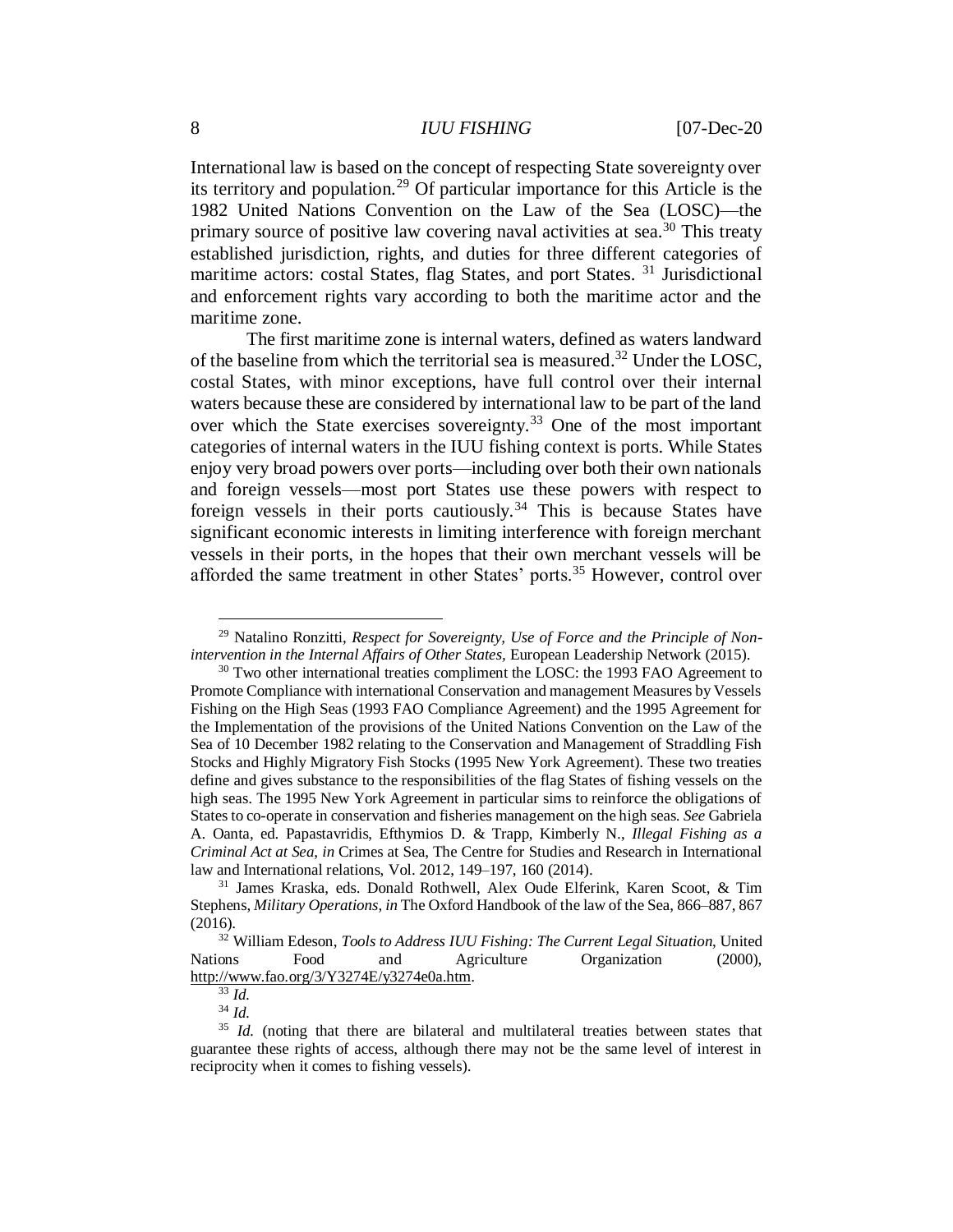ports has been recognized as an important part of combatting IUU fishing in international fisheries agreements, including in the 1995 U.N. Fish Stocks Agreement. The 1995 Agreement required port States to take steps to promote the effectiveness of global conservation measures in accordance with international law.<sup>36</sup> Control over ports is not the final solution to IUU fishing however, as the source of a catch can be obfuscated. Additionally, port control may make IUU fishing more difficult, but it does not fully address perhaps the more serious of the harms posed. Unless there is close to perfect port control globally, even if actors are unable to bring illegally caught fish to some port for sale, overfishing itself will still result in serious environmental and economic harm.

The next two important maritime zones are the territorial sea and the contiguous zone. Similar to internal waters, the costal State has sovereignty over its territorial sea and enjoys complete authority to control fishing.<sup>37</sup> The costal State's power over the territorial sea has one significant limitation in the right of innocent passage. $38$  The right of innocent passage imposes limitations on what can be done by the costal State to foreign vessels when they are merely passing through the territorial sea. However, Article 19 of the LOSC provides that one of the *non-innocent* activities in the territorial sea is to engage in "any fishing activities."<sup>39</sup> Therefore, this limitation is not as significant a hurdle with respect to costal State action to combat IUU fishing. The contiguous zone is discussed in relation to the territorial sea because this zone may be established by States as a maximum of 24 nautical miles from the outer edge of the territorial zone.<sup>40</sup> Within this zone, the costal State has the right to punish infringement of its domestic law, including fisheries laws.<sup>41</sup> This zone exists to enable a state to prevent criminals from fleeing the territorial sea and thereby effectively handicapping the costal State's enforcement powers for violations of domestic laws.<sup>42</sup> However, this distinction is less important for IUU fishing, since unauthorized exploitation of living marine resources (fish) by foreign vessels is theoretically punishable by the costal State whether it is in the territorial seas, the contiguous zone, or

<sup>36</sup> *Id.*

 $37$  Practically, unauthorized fishing in the territorial seas is often dealt with under the law applicable to fishing in a costal State's EEZ, although the powers of the costal State with regards to what can be done in response to illegal fishing is greater in the State's territorial sea. *See* William Edeson (Senior Legal officer) *Tools to Address IUU Fishing: The Current Legal Situation*, FAO (2000) http://www.fao.org/3/Y3274E/y3274e0a.htm.

<sup>38</sup> *Id.*

<sup>&</sup>lt;sup>39</sup> United Nations Convention on the Law of the Seas, art. 19, para. 2(i), Dec. 10, 1982. U.N.T.S. 1833.

<sup>40</sup> Burgess, "Maritime Zones" (2017), https://sites.tufts.edu/lawofthesea/chapter-two/.

<sup>41</sup> *Id.*

<sup>42</sup> *Id.*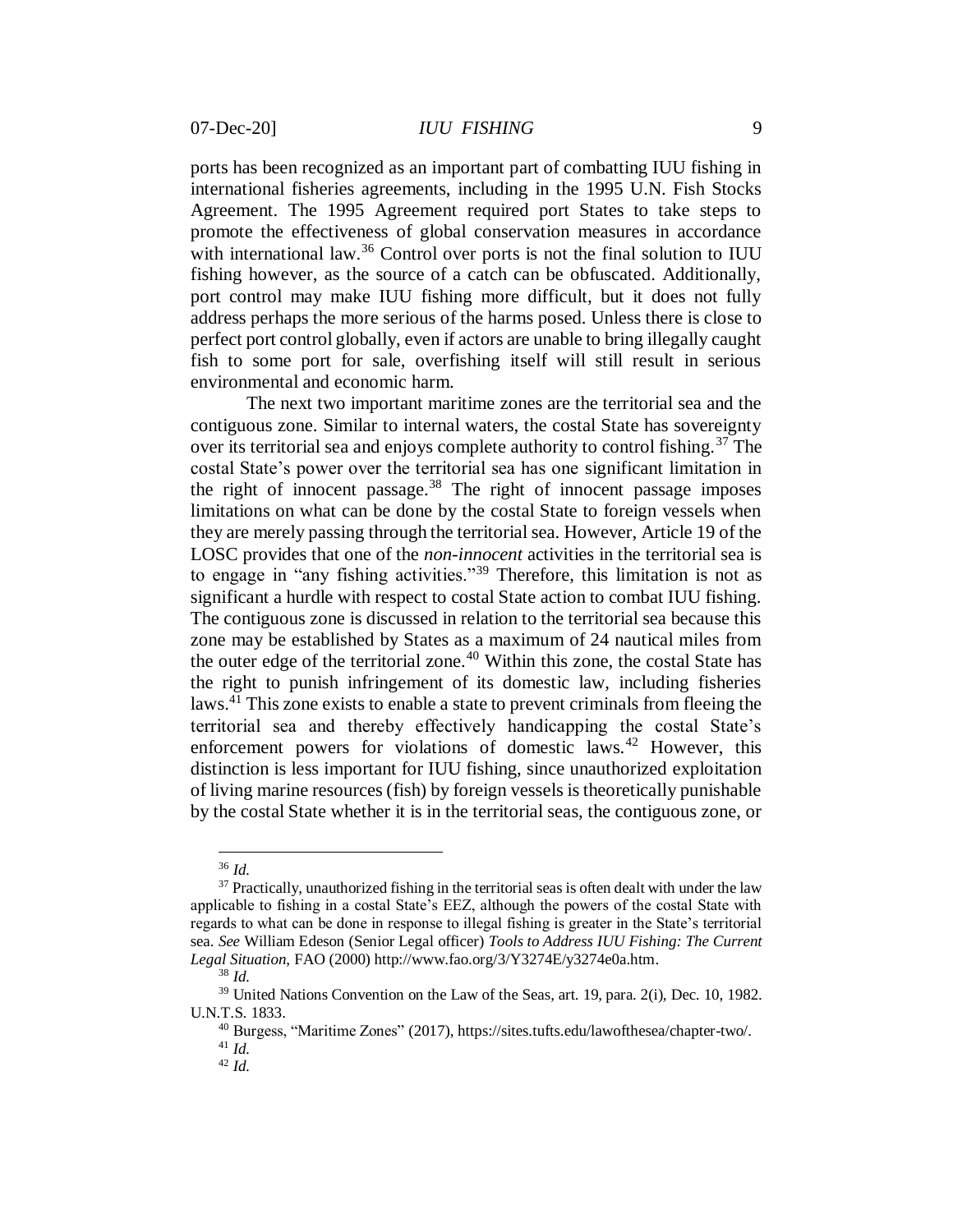the EEZ.

The next maritime zone, and perhaps the most critical zone for the purposes of this Article's analysis of IUU fishing in the South China Sea, is a costal State's EEZ. While the existence of other maritime zones comes from prior international law, the EEZ was created by the LOSC.<sup>43</sup> Article 73.1 provides:

The costal State may, in the exercise of its sovereign rights to explore, exploit, conserve and manage the living resources in the exclusive economic zone, take such measures, including boarding and inspection, arrest and judicial proceedings, as may be necessary to ensure compliance with the laws and regulations adopted by it in conformity with this Convention.<sup>44</sup>

A State's EEZ extends 200 nautical miles from its territorial baseline.<sup>45</sup> Within this zone, the costal State may exercise law enforcement capabilities to enforce its exclusive rights.<sup>46</sup> Pursuant to the costal States' authority under the LOSC, many countries have enacted laws to control fishing in their  $EEZs$ <sup>47</sup> As such, for the most part, it is not a lack of law or regulation authority that contributes to IUU fishing in EEZs. Rather, IUU fishing in EEZs is fostered by the inability of many countries to enforce their fishing laws.<sup>48</sup> This can be due to a lack of surveillance capability or lack of sufficient maritime forces to enforce fisheries laws. This is especially a problem in the South China Sea, due to conflicting claims over what maritime territory is controlled by China and because few other nations have close to sufficient maritime capacity to attempt to enforce their rights in their EEZs in the South China Sea.

Finally, the remainder of ocean waters that fall outside any State's EEZ are considered the high seas.<sup>49</sup> The high seas do not fall within the national jurisdiction of any one State, and States are allowed to engage in a broad array of activities on the high seas, so long as they are for peaceful purposes.<sup>50</sup> Flag States enjoy relatively exclusive jurisdiction over vessels flying its flag while on the high seas, whereas States other than the flag State enjoy relatively limited authority on the high seas.<sup>51</sup> The LOSC provides for

<sup>43</sup> *Id.* at 12.

<sup>44</sup> Art. 73.1, United Nations Convention on the law of the Sea, 1982.

<sup>45</sup> Edeson, *supra* note 40.

<sup>46</sup> *Id.* 

<sup>47</sup> *Id*.

<sup>48</sup> *Id.*

<sup>49</sup> Burgess, *Maritime Zones* at 14.

<sup>50</sup> *Id.*

<sup>51</sup> Edeson, *supra* note 40.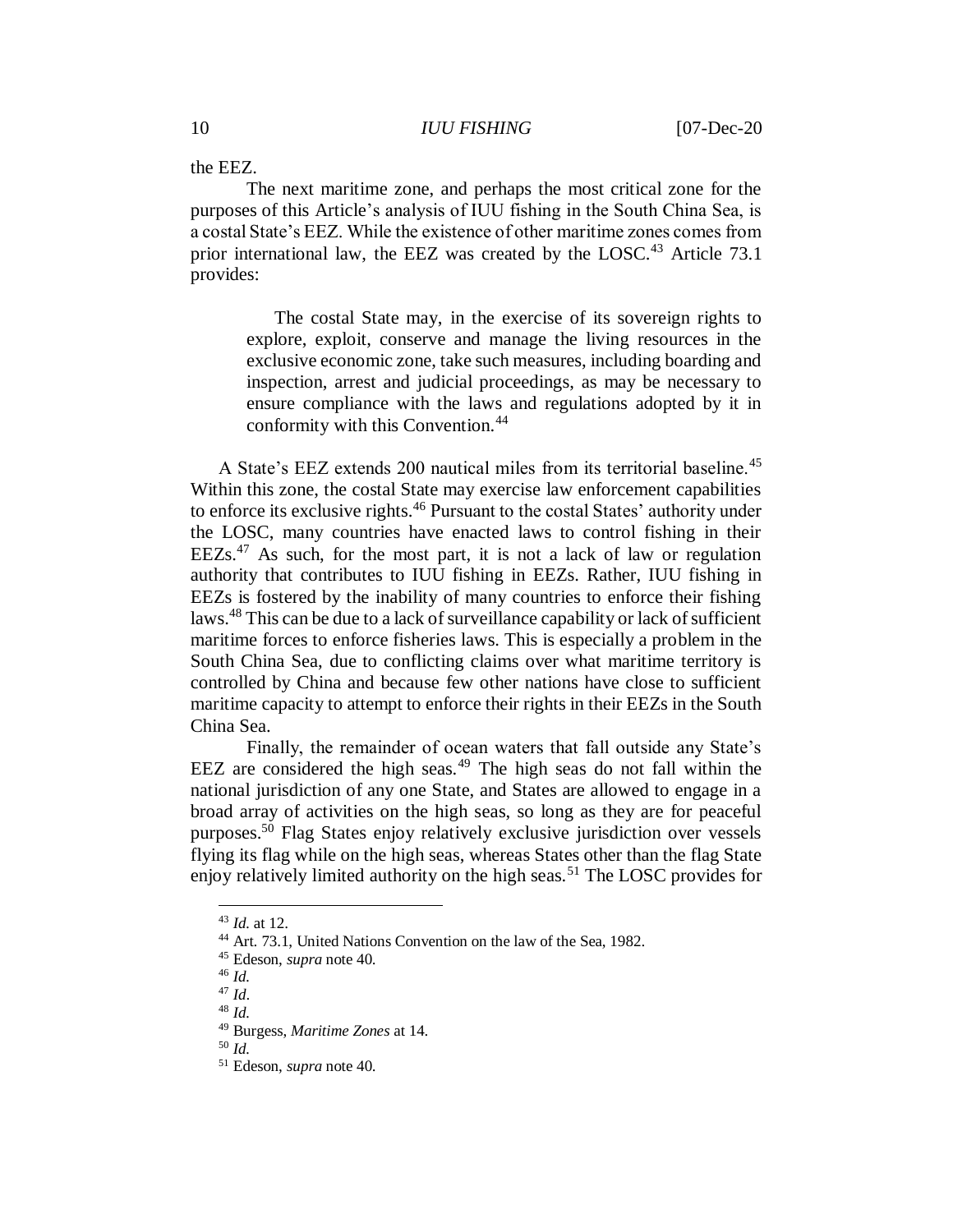the right of visit for foreign vessels under Article 110 in a few limited circumstances: where there are reasonable grounds for suspecting that a ship is engaged in piracy, the slave trade, or other crimes of universal jurisdiction; where the ship is without nationality; or where the vessel is flying a foreign flag or refusing to show its flag, when it is in reality the same nationality as the warship.<sup>52</sup> Notably, these powers of right of visit do not extend to vessels engaged in fishing on the high seas, unless otherwise provided by the flag State in treaty agreements.<sup>53</sup> The LOSC allows living resources to be exploited by any vessel from any State in the high seas, and does not impose any explicit limitations on fishing in the high seas.<sup>54</sup> However, the LOSC does encourage regional cooperation in conservation efforts on the high seas, typically accomplished through Regional Fisheries Management Organizations (RFMOs) and bilateral or regional agreements.<sup>55</sup>

### III. NAVAL ACTIVITIES AT SEA—DISTINGUISHING BETWEEN MARITIME LAW ENFORCEMENT AND MARITIME SECURITY OPERATIONS (MSOS)

Having discussed the jurisdictional scheme under international law, it is also important to discuss the constraints on forcible action at sea. At the outset of this discussion, Article 2(4) of the U.N. Charter provides:

All members shall refrain in their international relations from the threat or use of force against the territorial integrity or political independence of any state, or in any other manner inconsistent with the Purposes of the United Nations. ."<sup>56</sup>

This provision establishes that the use of force by one State against another is presumptively illegal.<sup>57</sup> However, the prohibition on the use of force at sea

<sup>52</sup> *Id.*

<sup>&</sup>lt;sup>53</sup> *Id*. However, the author notes costal States may exercise jurisdiction on the high seas by asserting a vessel has "constructive presence" in the State's EEZ. This may be invoked if the ship on the high seas were a support ship providing support to other fishing vessels actually within the costal State's EEZ.

<sup>54</sup> Burgess, "Maritime Zones" (2017), https://sites.tufts.edu/lawofthesea/chapter-two/.

<sup>55</sup> The United States is a member of nine RFMOs and three bilateral/regional agreements. *See* Office of Marine Conservation, U.S. Dep't. of St., *International Fisheries Management* (accessed November 25, 2020), [https://www.state.gov/key-topics-office-of](https://www.state.gov/key-topics-office-of-marine-conservation/international-fisheries-management/)[marine-conservation/international-fisheries-management/.](https://www.state.gov/key-topics-office-of-marine-conservation/international-fisheries-management/) Additional international soft laws provide relevant standards for flag states and combatting IUU fishing, but these are not legally binding on parties to the agreements.

<sup>56</sup> U.N. Charter, art. 2, para. 4.

<sup>57</sup> The ICJ in the *Nicaragua* case affirmed that this provision creates a preemptory norm as to "the illegality of the threat or use of armed force against another state for the purpose of coercing it." *See* Patricia Jimenez Kwast, *Maritime Law Enforcement and the Use of*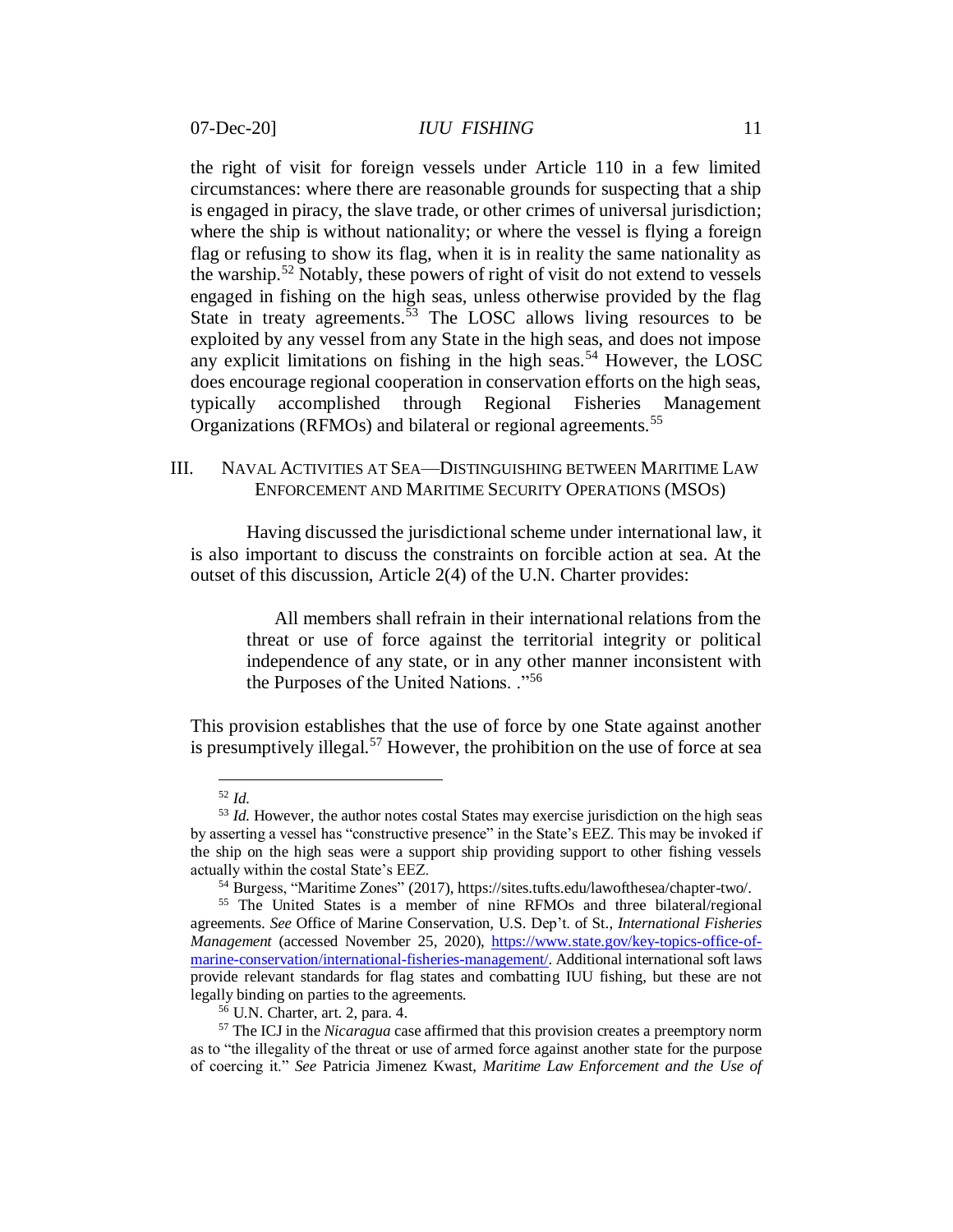#### 12 *IUU FISHING* [07-Dec-20]

does not eliminate States' police powers exercised in maritime law enforcement. In exercising jurisdiction over foreign vessels, most States are primarily exercising their police powers within their adjacent maritime zones.<sup>58</sup> Naval forces are frequently relied on for this, since most States have limited capabilities at sea outside of naval forces.<sup>59</sup> Thus, the use of military forces does not by itself render State action a use of force at sea.

Law enforcement powers at sea requires that the State, acting within its own territory, have applicable domestic laws and regulations to be enforced.<sup>60</sup> States are not allowed to exercise these powers in the territory of another State, unless enabled to do so through permissive rules, treaties, or other agreements.<sup>61</sup> Even when enforcing their own domestic laws, States are to use force in maritime law enforcement against foreign vessels only as a last resort, and are required to use no more force than what is reasonable and necessary in the circumstances.<sup>62</sup> These requirements were pronounced by the International Tribunal for the Law of the Sea in the judgement in *The M/V "Saiga" (No. 2) Case (Saint Vincent and the Grenadines v. Guinea)*, reaffirming prior judgments from the Tribunal as to the requirement of necessity and reasonableness. <sup>63</sup> In summary, when a costal State is acting within its internal waters or its territorial sea, the State may exercise its police powers against a foreign vessel in enforcing the costal State's domestic laws. This is a legitimate exercise of maritime law enforcement if the force used meets the requirements of necessity and reasonableness. Within the EEZ, the costal State only has enforcement powers with respect to its exclusive right

*Force: Reflections on the Categorisation of Forcible Action at Sea in Light of the Guyana/Suriname Award,* 13 J. of Conflict & Security L. 1, 49-91, 58 (2008).

<sup>58</sup> Kwast, *Maritime Law Enforcement* at 53.

<sup>59</sup> *Id.* at 53-54.

<sup>60</sup> *Id.* at 54.

<sup>61</sup> *Id.* at 55.

<sup>62</sup> *Id.* at 57. (citing *The M/V 'Saiga' (No. 2) (Saint Vincent and the Grenadines v. Guinea)*, International Tribunal for the law of the Sea, Judgment (Merits), paras 153-159 (1999).

<sup>&</sup>lt;sup>63</sup> This case involved a dispute between the governments of Guinea and St. Vincent and the Grenadines over whether Guinea had used excessive force in firing at the ship *Saiga* in order to stop it for arrest. The judgment from the Tribunal in this case affirmed prior articulations of customary international law as set forth in the judgements pertaining to *S.S. 'I'm Alone'* and *'The Red Crusader.' See The M/V 'Saiga' (No. 2) (Saint Vincent and the Grenadines v. Guinea)*, Int'l. Trib. for the L. of the Sea, Judgment (Merits) (1999); *S.S. 'I'm Alone' case* (*Canada/United States*), 7 *ILR* 203 (1935) (finding that, while the U.S. was entitled to use necessary and reasonable force in boarding, searching, and seizing a vessel suspected of illegal rum-running, the U.S. had not met these standards when it pursued the vessel, fired warning shots, and eventually sunk it.); *The Red Crusader (Denmark/United Kingdom*), 35 *ILR* 485 (1962) (finding that Denmark had exceeded legitimate use of force while attempting to detain the *Red Crusader* after firing solid gun-shot that endangered human life on board the fleeing vessel).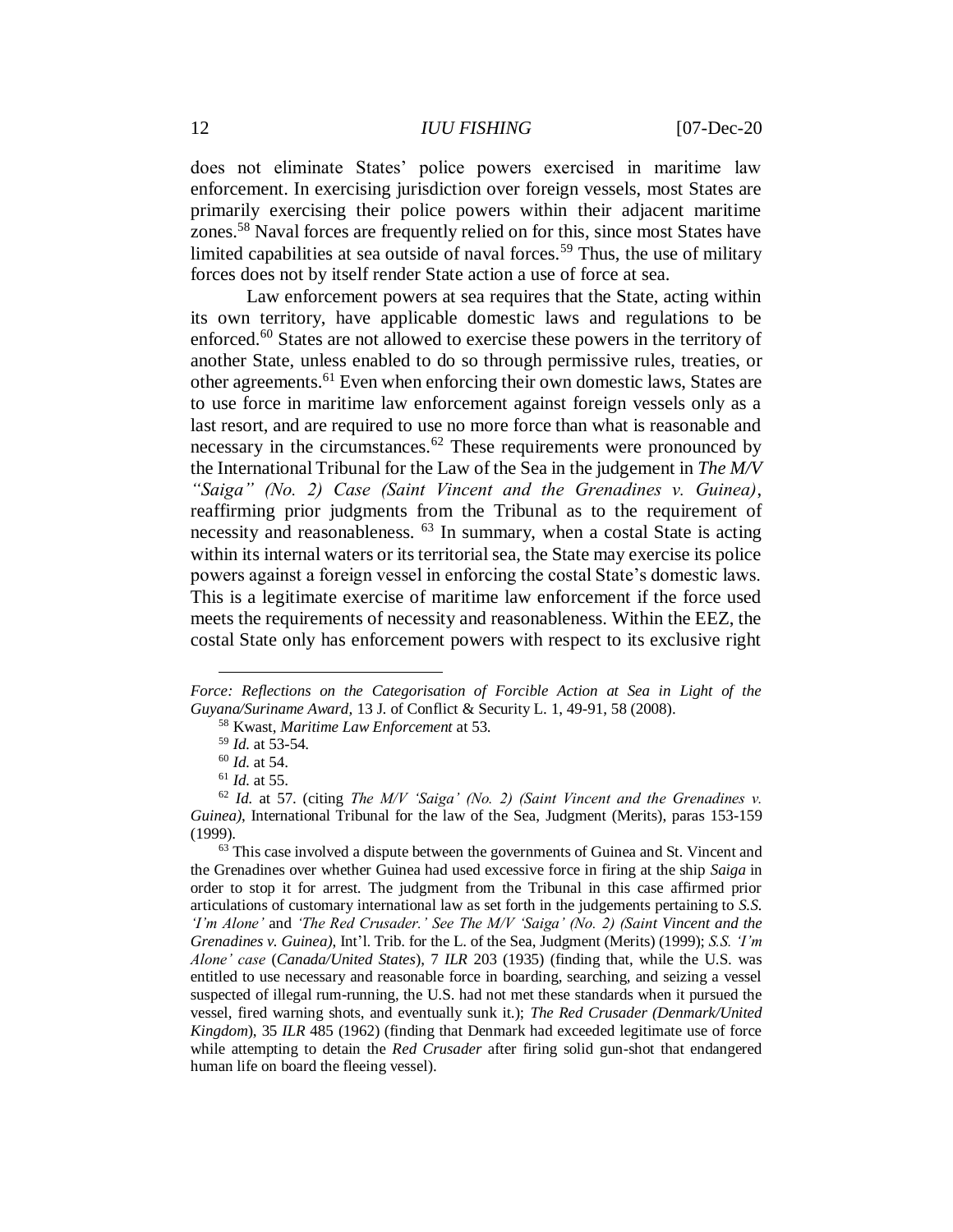to exploit living resources.

However, there is an additional category of action at sea, and one that is particularly important for this Article because it enables States to act outside of its own territory and within another State's EEZ—maritime security operations (MSOs). MSOs are more than simple law enforcement because they are for military ends, but they are still peacetime tasks not rising to the level of a use of force constituting naval warfare.<sup>64</sup> International law allows all states to conduct peaceful military activities anywhere beyond the territorial sea of another nation.<sup>65</sup> As a reminder, the EEZ provided in international law only establishes a costal State's exclusive right to exploit living resources. Other States are free to act within this zone consistent with this exclusive right. This view was supported by most States participating in the LOSC negotiations, agreeing that "[m]ilitary operations, exercises and activities have always been regarded as internationally lawful uses of the sea."<sup>66</sup>

The basis for a State's power to conduct MSOs in international law, as relevant to this discussion, is premised on the notion of the universality of crime.<sup>67</sup> This principle—not to be confused with crimes of universal jurisdiction—is the understanding that illicit activity conducted on the seas outside of any nation's jurisdiction is contrary to good order and the innate freedom of the seas.<sup>68</sup> The U.S. Navy defines maritime security operations as those "conducted to protect U.S. sovereignty and maritime resources, support free and open seaborne commerce, and to counter maritime-related terrorism, weapons proliferation, transnational crime, piracy, environmental destruction and illegal seaborne immigration."<sup>69</sup> The U.N. has not acknowledged a settled definition of maritime security or those operations conducted in furtherance of such.<sup>70</sup> However, an indication of what the U.N. considers justified maritime security operations comes from the threats to maritime security identified in U.N. reports. In the 2015 *Oceans and Law of the Sea* 

<sup>64</sup> Kraska, *Military Operations* at 873.

<sup>65</sup> Raul Pedrozo, *Military Activities in the Exclusive Economic Zone: East Asia Focus*, 90 Int'l L. Stud. 514, 515 (2014).

<sup>66</sup> *Id.* (citing 17 Third U.N. Conference on the Law of the Sea, Plenary meetings, Official records, U.N. Doc. A/CONF.62/WS/37 and ADD.1–2, 244 (1973–1982)). However, it is important to note that even with this understanding during the negotiations over the LOSC, there is still disagreement over the right to military activities in the EEZ.

<sup>67</sup> John Burgess, Lucia Foulkes, Philip Jones, Matt Merighi, Stephen Murray, Jack Whitacre, *Maritime Security and the Convention on the Law of the Sea, in Law of the Sea:* A Policy Primer, The Fletcher School of Law and Diplomacy, Tufts University (2017), https://sites.tufts.edu/lawofthesea/chapter-six/.

<sup>68</sup> *Id.*

<sup>69</sup> James T Conway GEN, Gary Roughead ADM, & Thad W Allen ADM, Naval Operations Concept 2010, 35 (2010), https://fas.org/irp/doddir/navy/noc2010.pdf.

<sup>70</sup> Burgess, *Maritime Security and the Convention on the Law of the Sea* (2017).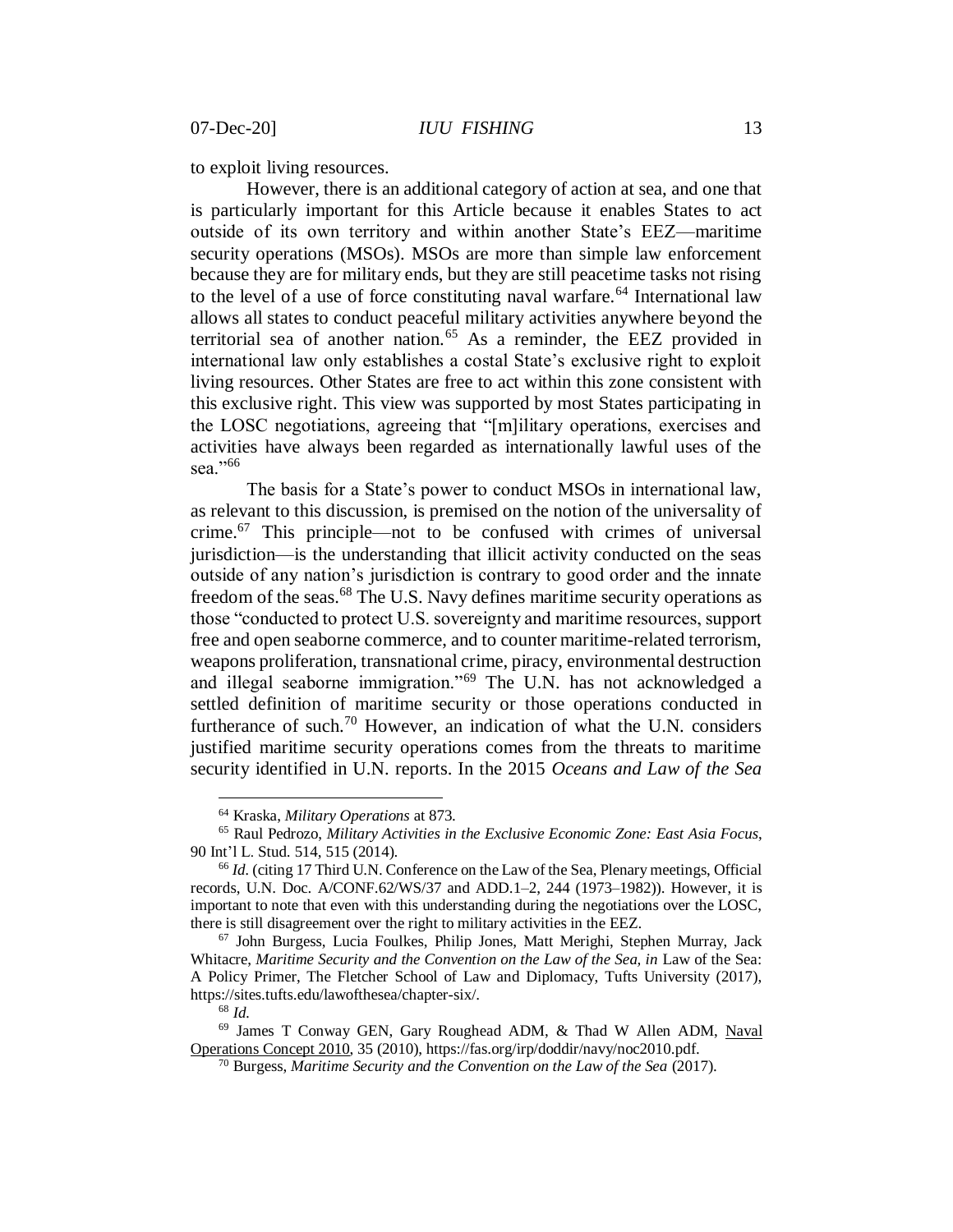### 14 *IUU FISHING* [07-Dec-20]

report, distributed annually by the U.N. Secretary-General, threats to maritime security included piracy<sup>71</sup> and armed robbery at sea, illicit trafficking in narcotics, illicit trafficking of firearms, and smuggling and trafficking of persons.<sup>72</sup> These activities, posing a threat to maritime security, can thus be addressed by maritime security operations even within the EEZ of another state.

# IV. IUU FISHING IS A MARITIME SECURITY THREAT ADDRESSABLE THROUGH MSOS

In light of the preceding discussion of the severe consequences of IUU fishing, and the applicable international law, the final question remains whether the United States is justified in claiming that IUU fishing in the South China Sea poses a viable threat to maritime security to justify  $MSOs.<sup>73</sup>$  It is unquestionable that millions of people facing food insecurity can threaten a nation's security by causing instability through civil unrest. This is a very direct threat to many of the States bordering the South China Sea, and the U.S. National Security Advisor O'Brien does cite this threat to "the sovereignty of our Pacific neighbors" as one of the reasons for conducting MSOs in the South China Sea. However, it is the final threat he cites, that China's IUU fishing "endangers regional stability," that is the more important maritime security threat posed to the United States. IUU fishing is a means for China to exert maritime dominance. The highly aggressive and predatory nature of China's fishing fleet is indicative of China's larger geopolitical aspirations in the Western Pacific. The United States has a direct security interest in playing a significant role in combatting IUU fishing in the South China Sea because this is vital to maintaining U.S. power in the Western

<sup>&</sup>lt;sup>71</sup> The activities identified as threats to maritime security overlap with some of the enumerated activities in Article 110 of the LOSC discussed in the section focusing on maritime enforcement jurisdiction, but these are distinct legal rights. Article 110 sets forth the right of visit on the high seas, a maritime law enforcement power. Although not explicitly applicable to the EEZ, the right of visit set forth in Article 110 is also available in the EEZ pursuant to Article 58(2), which provides that "Articles 88 to 115 and other pertinent rules of international law apply to the EEZ in so far as they are not incompatible with this Part." However, the right to conduct maritime security operations in the EEZ is pursuant to Article 58's recognition that within the EEZ all states enjoy "other lawful uses of the seas."

<sup>72</sup> U.N. Secretary-General, *Oceans and the Law of the Sea in the general Assembly of the United Nations*, ¶¶ 43–55, U.N. Doc. A/70/74/Add.1 (Sep. 1, 2015).

 $73$  Interestingly, illegal IUU fishing activity has been described as "fish piracy," likely because of the illegal and highly profitable nature of the activity. *See Making Sure Fish Piracy Doesn't Pay,* OECD Observer, Organisation for Economic Co-Operation and Development (2006). There is a viable argument that IUU fishing should fall under the existing LOSC definition of piracy, but this is an argument to be explored in future academic research.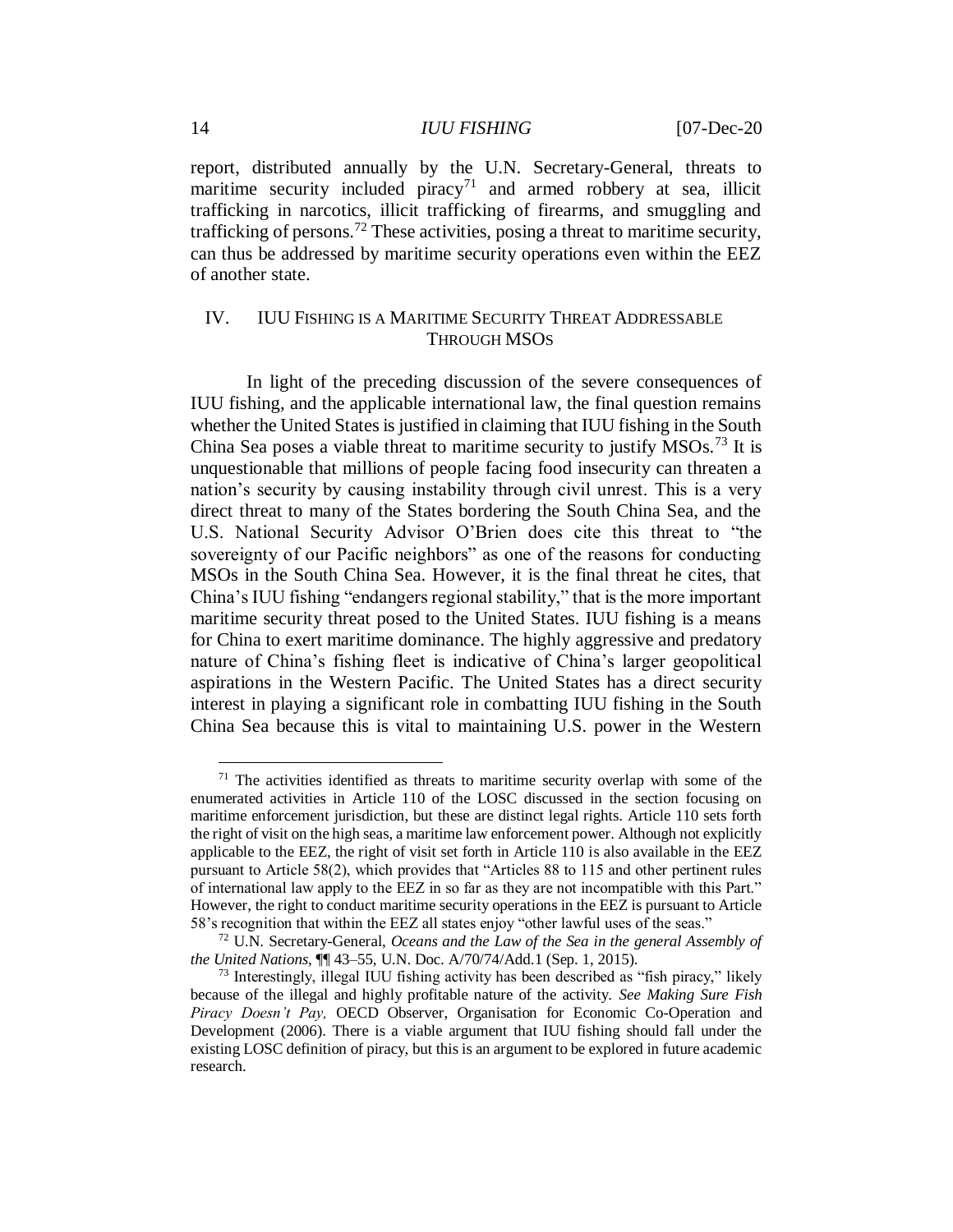Pacific.

American power in the Western Pacific region has historically been largely defined by sea power, and this continues to be the case.<sup>74</sup> In an effort to challenge U.S. dominance as the main sea power, China has expanded its naval forces in an effort to back its territorial claims and extend its influence.<sup>75</sup> However, the People's Liberation Army Navy is not the only Chinese fleet that has been expanding. Estimates of China's total fishing fleet place the number of boats at anywhere from 200,000 to 800,000 fishing boats, accounting for nearly half of the world's fishing activity.<sup>76</sup> Within this, China also has the largest distant water fishing (DWF) fleet in the world.<sup>77</sup> Current estimations of the size of the DWF fleet place numbers at roughly 1,600 to 3,4000 ships, but experts believe the fleet could be five to eight times larger than these estimates.<sup>78</sup> These DWF vessels are so large, they can catch as many fish in one week as local boats from the coastal States they are poaching from catch in a year.<sup>79</sup> Not only is China's fleet of DWF fishing boats the largest in the world, they are particularly predatory, both in the South China Sea and globally.<sup>80</sup> The report of hundreds of Chinese fishing vessels fishing near the Galápagos mentioned earlier in this Article is only one of a number of recent incidents of Chinese DWF vessels fishing in the EEZs of other nations. There have been reports of Chinese fishing off the Galápagos alone since 2016.<sup>81</sup> In early October, Chinese fishing vessels were caught in squid and crab fishing grounds off of Ishikawa Prefecture, and area squarely within Japan's EEZ. $82$  In 2016, the Argentine Coast guard sank three Chinese fishing vessels caught illegally fishing within its EEZ in the South Atlantic, but not before one of the vessels attempted to ram one of the Argentine ships.<sup>83</sup> The expansion of China's DWF fleet, which continues to engage in highly

<sup>74</sup> David C. Gompert, *Sea Power and American Interests in the Western pacific*, Nat'l. Def. Res. Institut*e* (2013), xi.

<sup>75</sup> *Id*.

<sup>76</sup> Ian Urbina, *How China's Expanding Fishing Fleet is Depleting the World's Oceans,* Yale Environment 360 (Aug. 17, 2020), https://e360.yale.edu/features/how-chinasexpanding-fishing-fleet-is-depleting-worlds-oceans.

<sup>77</sup> Mervyn Piesse, *The Chinese Distant Water Fishing Fleet and Illegal, Unreported, and Unregulated Fishing,* Future Directions International (Oct. 13, 2020), https://www.futuredirections.org.au/publication/the-chinese-distant-water-fishing-fleetand-illegal-unreported-and-unregulated-fishing/.

<sup>78</sup> *Id.*

<sup>79</sup> Urbina, *How China's Expanding Fishing Fleet is Depleting the World's Oceans*.

<sup>80</sup> Scott Foster, *US Coast Guard to net wayward Chinese fishing fleets*, Asia Times (Oct. 26, 2020), https://asiatimes.com/2020/10/us-coast-guard-to-net-wayward-chinese-fishingfleets/.

<sup>81</sup> *Id.*

<sup>82</sup> *Id.*

<sup>83</sup> *Id.*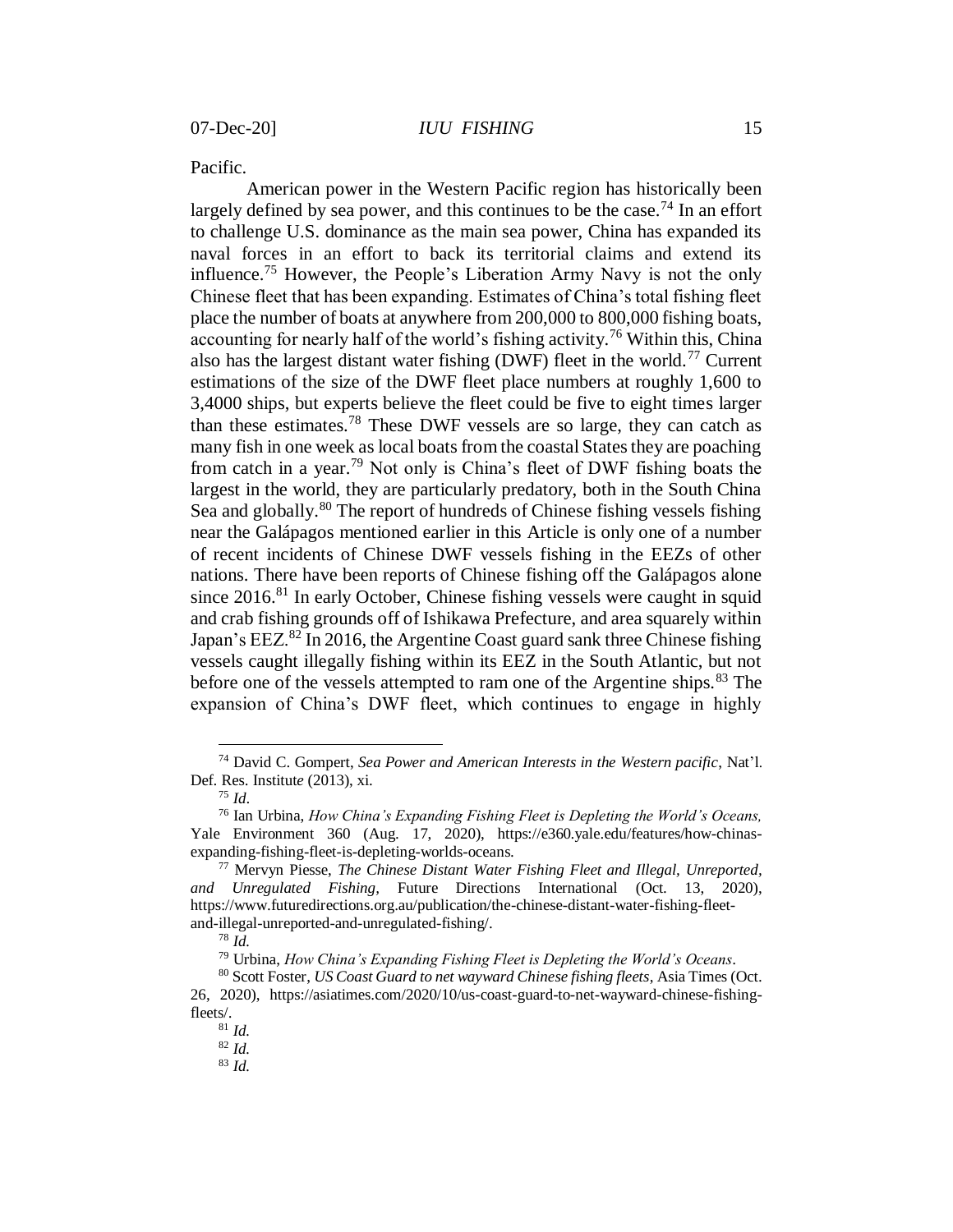predatory behavior both in the South China Sea and globally, is a serious threat to U.S. interests in the Western Pacific, and is rightfully the subject of military operations.

Chinese fishing forces aggressive tactics against other States may also be more than a simple desire to avoid legal consequences. Aside from the attempted ramming of Argentinian Coast Guard vessels, there have been other incidents of Chinese fishing vessels attempting to or actively hitting other States' patrol boats, which has exacerbated the tensions produce by the IUU fishing in the first place. $84$  The commercial fishing vessels engaging in this aggressive behavior are often shadowed by armed Chinese Coast Guard vessels.<sup>85</sup> Some have described these commercial fishing vessels as serving as "de-factor paramilitary personnel whose activities the Chinese government can frame as private actions."<sup>86</sup> Portraying aggressive maritime maneuvers as private conduct allows China to operate in a gray zone, avoiding obvious State use of force while maintaining physical control over the area. These aggressive fishing fleets have been critical to maintaining and expanding China's territorial claims by swarming close to areas claimed by other States, all under the justification of China's traditional claim to the non-dash line. $87$ The growth of the Chinese fishing fleet has been heavily subsidized by the Chinese government, to the tune of billions of yuan in support annually.<sup>88</sup> It is unquestionable that the fleet helps assert control over China's territorial claims, pushing back foreign fishermen and even the governmental forces that challenge Chinese sovereignty on the South China Sea.<sup>89</sup> The potential consequence of this highly aggressive and brazen conduct is not just the potential usurpation of U.S. power in the Western pacific—increasing tensions between powers like China and Japan have the potential to escalate into serious military conflicts.

Even though there has been much political and scholarly criticism of this aggressive and legally questionable conduct, China ignores all of this criticism. This may be due in part to the fact that this aggressive fleet of

<sup>84</sup> *Id*.

<sup>85</sup> Urbina, *How China's Expanding Fishing Fleet is Depleting the World's Oceans.*

<sup>86</sup> *Id.*

<sup>87</sup> *Id.*

<sup>&</sup>lt;sup>88</sup> *Id.* This article notes that the Chinese government has taken recent steps to reverse this trend, going so far as to release a five-year plan in 2017 that restricts the total number of DWF vessels to under 3,000 by 2021. Some experts believe that while the Chinese government is serious about restricting the DWF fleet, the efficacy of implementing these restrictions is questionable. The Chinese government has also taken efforts to destroy some illegal fishing vessels found guilty of fishing without a license or without a vessel name or proof of being on a port registry

<sup>89</sup> *Id.*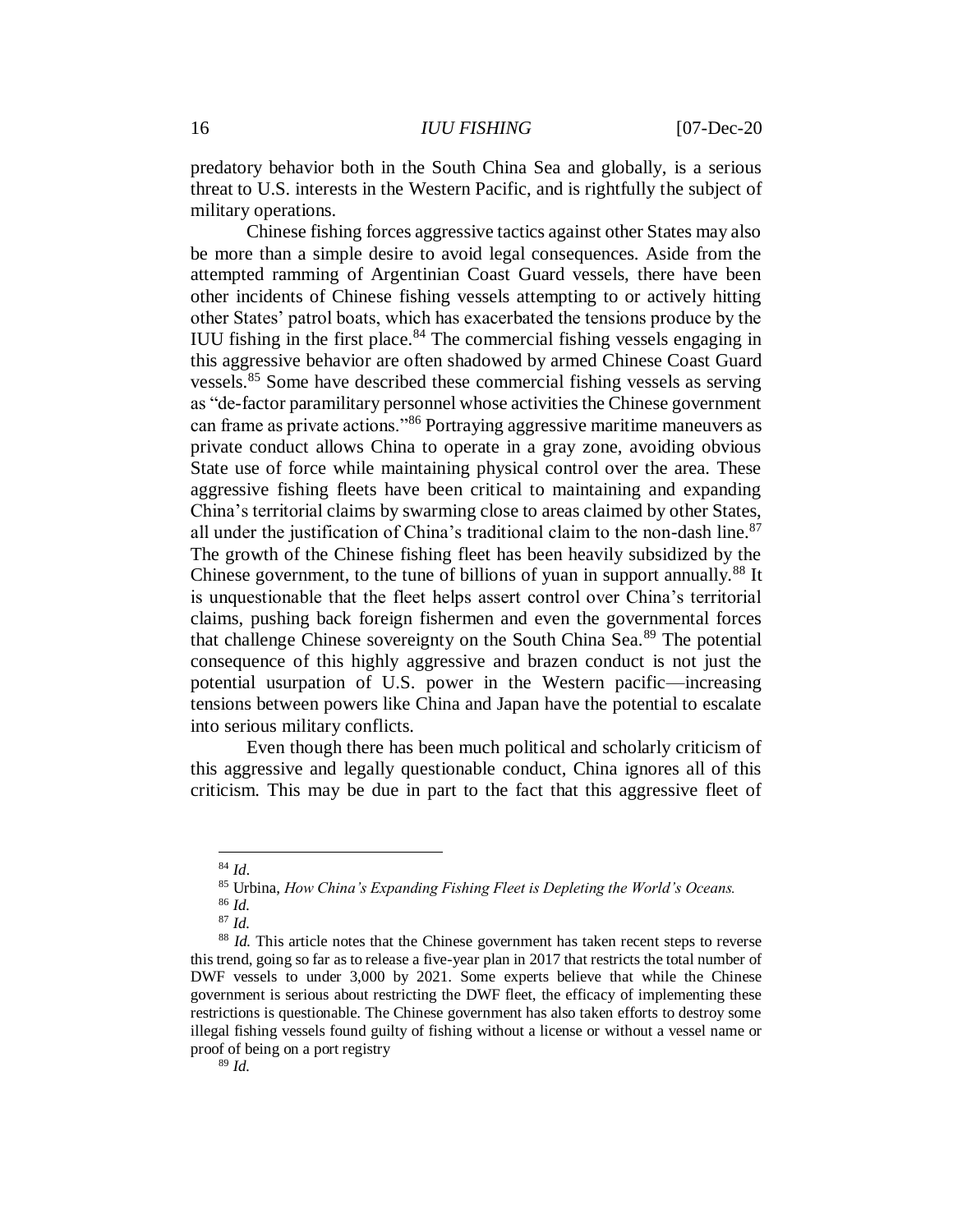nominally civilian fishing vessels is effectively a form of "lawfare". $90$ Purposely keeping aggression below the level of an armed attack by a military force complicates the responses of targeted parties, who do not want to be the ones accused of launching an armed attack. And yet there are many signs supporting the observation that this civilian fleet may in fact be more than simple commercial vessels, leading some to describe it as China's "hidden navy."<sup>91</sup> Observers have reported that the behaviors of some of China's fishing fleet, especially in contested areas like the Spratly Islands off the coast of the Philippines, cannot adequately be explained as that of normal commercial fishing vessels.<sup>92</sup> The vessels spend nearly all of their time anchored in large clusters, and many of the vessels rarely have their fishing gear deployed. $93$  These are unusual behaviors for commercial vessels, since remaining anchored and not actively engaged in fishing is the antithesis of profitable behavior. As this unofficial militia increases, more and more conflicts with other States are likely to arise from it, rather than the People's Liberation Army Navy, further complicating the international response. As such, American MSOs are an appropriate counter to the lawfare tactics being employed by the Chinese government with this questionably commercial fishing fleet.

#### **CONCLUSION**

The Statement by National Security Advisor Robert O'Brien, announcing the plan to use the U.S. Coast Guard to combat China's IUU fishing with maritime security operations in the Western Pacific, at first seems inconsistent with costal States' powers to enforce fishing regulations through maritime law enforcement. However, analysis of the serious threats posed by IUU fishing—including dire environmental, economic, and larger geo-political consequences—supports the argument that the practices of IUU fishing pose a threat to U.S. maritime security. This is particularly true in the South China Sea for a number of reasons. The first being many nations, and millions of people within those nations, rely on the fishing industry from the South China Sea for their food and livelihoods. Eradication of the fishing

 $90$  Lawfare refers to the use of law as a weapon of conflict, a term which was vaulted into the popular vernacular of the National Security sphere by Maj Gen Charles Dunlap, Jr,, USAF (Ret.).

<sup>91</sup> Gregory Poling, *China's Hidden Navy*, ForeignPolicy.Com (Apr. 23, 2019), https://foreignpolicy.com/2019/06/25/chinas-secret-navy-spratlys-southchinaseachinesenavy-maritimemilitia/.

<sup>&</sup>lt;sup>92</sup> *Id*. The author provides an in-depth explanation of all of the discrepancies in behavior of these vessels as compared to normal commercial fishing vessels, much of which is more detailed than required for the purposes of this Article.